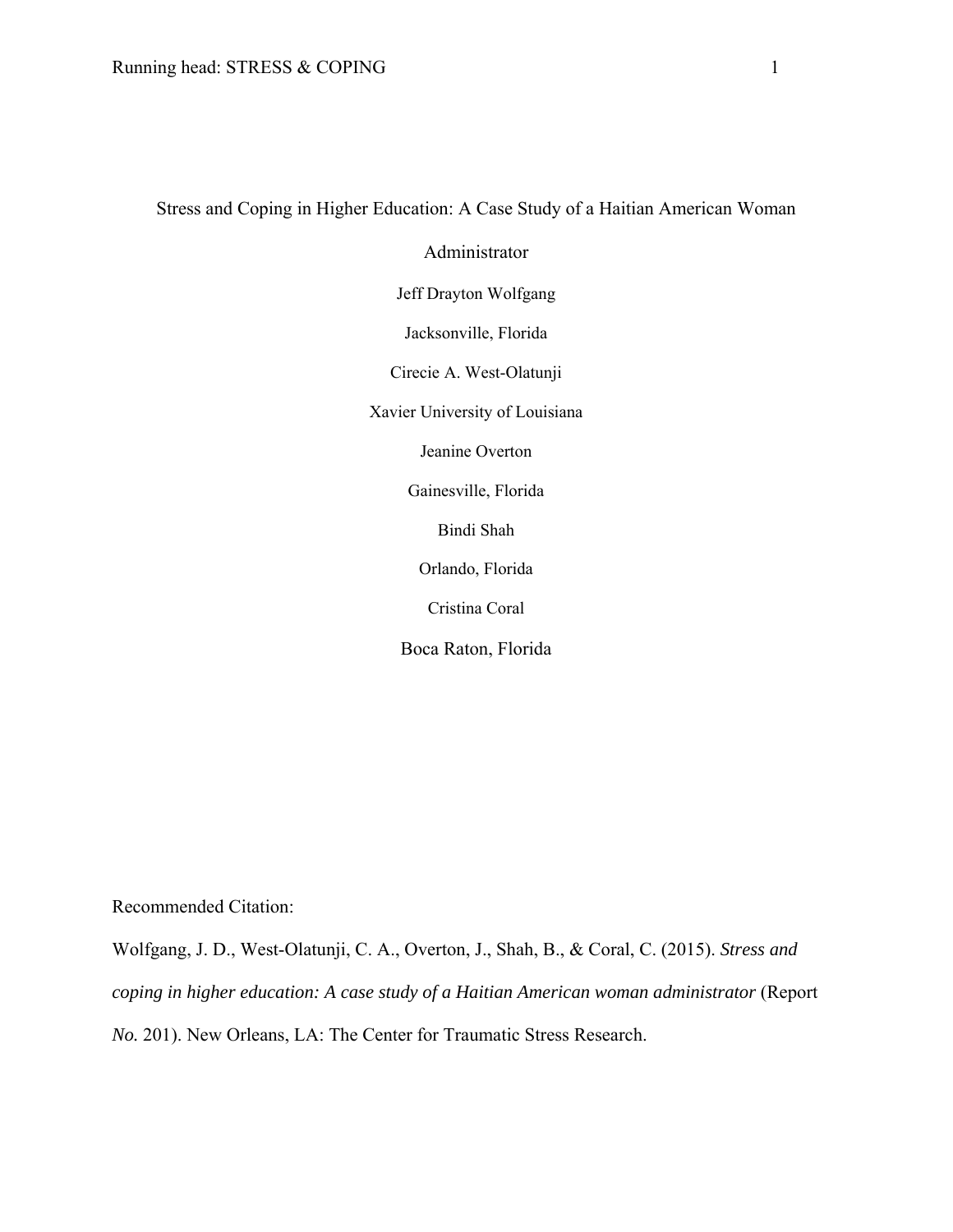# **Abstract**

The authors applied Relational-Cultural Theory (RCT) to conduct a case study of an Afro-Caribbean woman administrator to explore her perceptions of stress and coping in higher education. While much has been written about the challenges facing Black faculty and students, this study focused on the experiences of a Black woman administrator in a predominantly White higher education institution. Findings suggest that resilience and coping for this Black woman administrator are reflected in her acts of resistance to combat the effects of systemic oppression.

*Keywords*: Afro-Caribbean, Relational-Cultural, Higher Education, Black Woman Administrator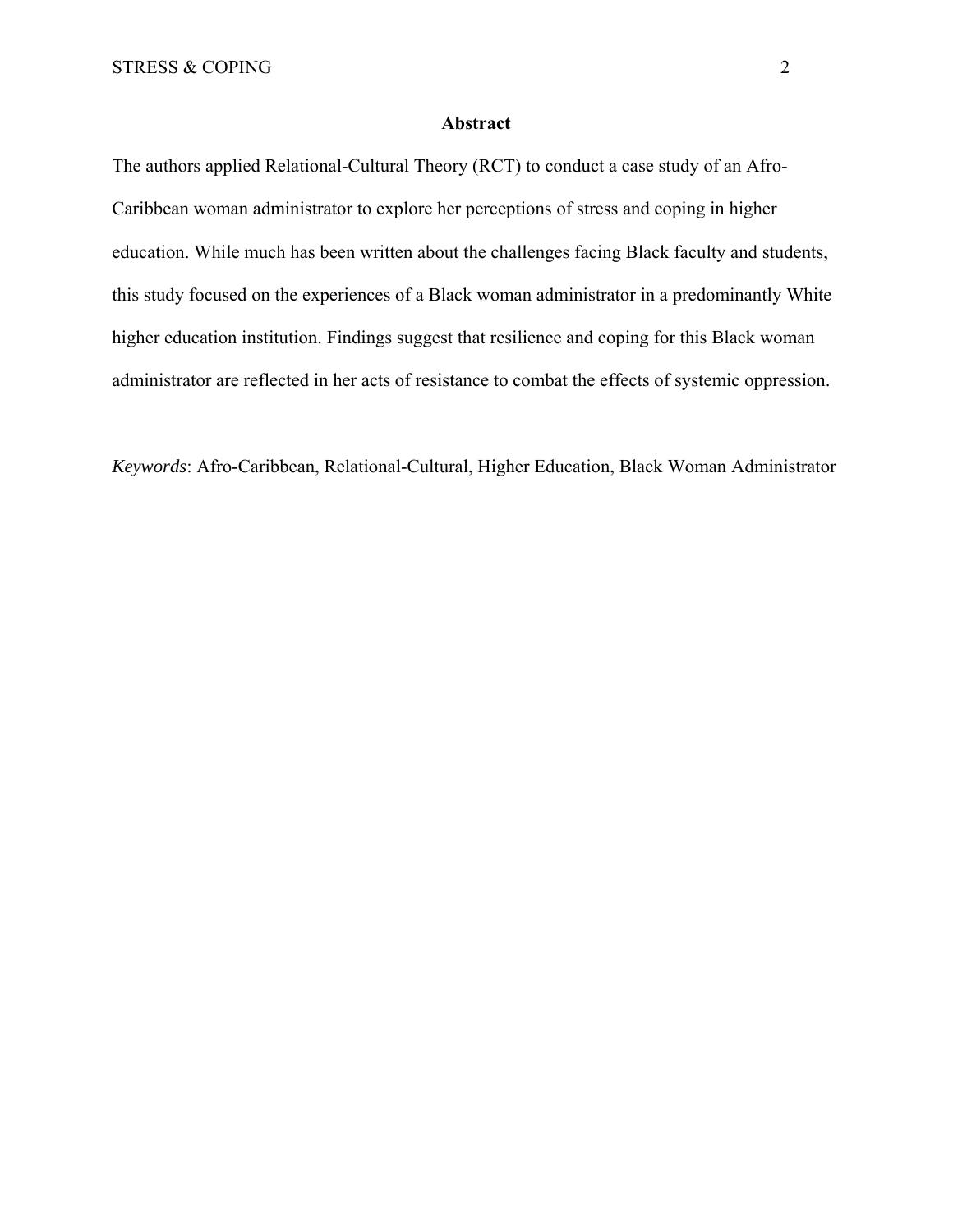# **Stress and Coping in Higher Education: A Case Study of a Haitian American Woman Administrator**

While prior research has demonstrated that Black faculty and administrators are underrepresented at predominantly White institutions (PWIs), relatively little is known about retaining the few that do exist in higher education (Bridges, 1996; Grant & Simmons, 2008; Jackson, 2001; Turner, Gonzalez, & Wood, 2008). Currently, Black women account for 55% of all Black full- time faculty in U. S. institutions of higher education (Wilder, Jones, & Osborne-Lampkin, 2013). However, Black women account for less than 3% of the total full-time faculty in the U.S. (Daniel, 2009; Gregory, 2001; National Center for Education Statistics (NCES), 2015; Ryu, 2010; Turner, Gonzalez, & Wong, 2011; Wilder et al., 2013) and only 1% of Black women in higher education, including full-time faculty, are employed by predominantly White Institutions (PWIs) in the U. S. (American Council of Education, 2010; Dowdy, 2008; Wilder et al., 2013). Black women administrators make up 6% of the total administrative and managerial staff, and of the total number of Black administrative and managerial staff, Black women make up 62% of that in higher education institutions in the U.S. (NCES, 2012).

For Black women administrators at PWIs, issues of marginalization, lack of support and mentorship, transition, growth, and identity development are evident and may contribute to stress and burnout for this population (Harley, 2008; Patitu & Hinton, 2003; West-Olatunji, 2013; Wilder et al., 2013). Yet, researchers have also shown that Black women have demonstrated an ability to cope in hostile work environments (Abrums, 2004; Lutz, Hassouneh, Akeroyd, & Beckett, 2013). A critical aspect of this area of research is the emphasis on the role of identity in understanding stress and coping for Black women administrators in higher education (Banks-Wallace, 2000; Collins, 2000; Heath, 2006; Williams, 2005). This point is particularly salient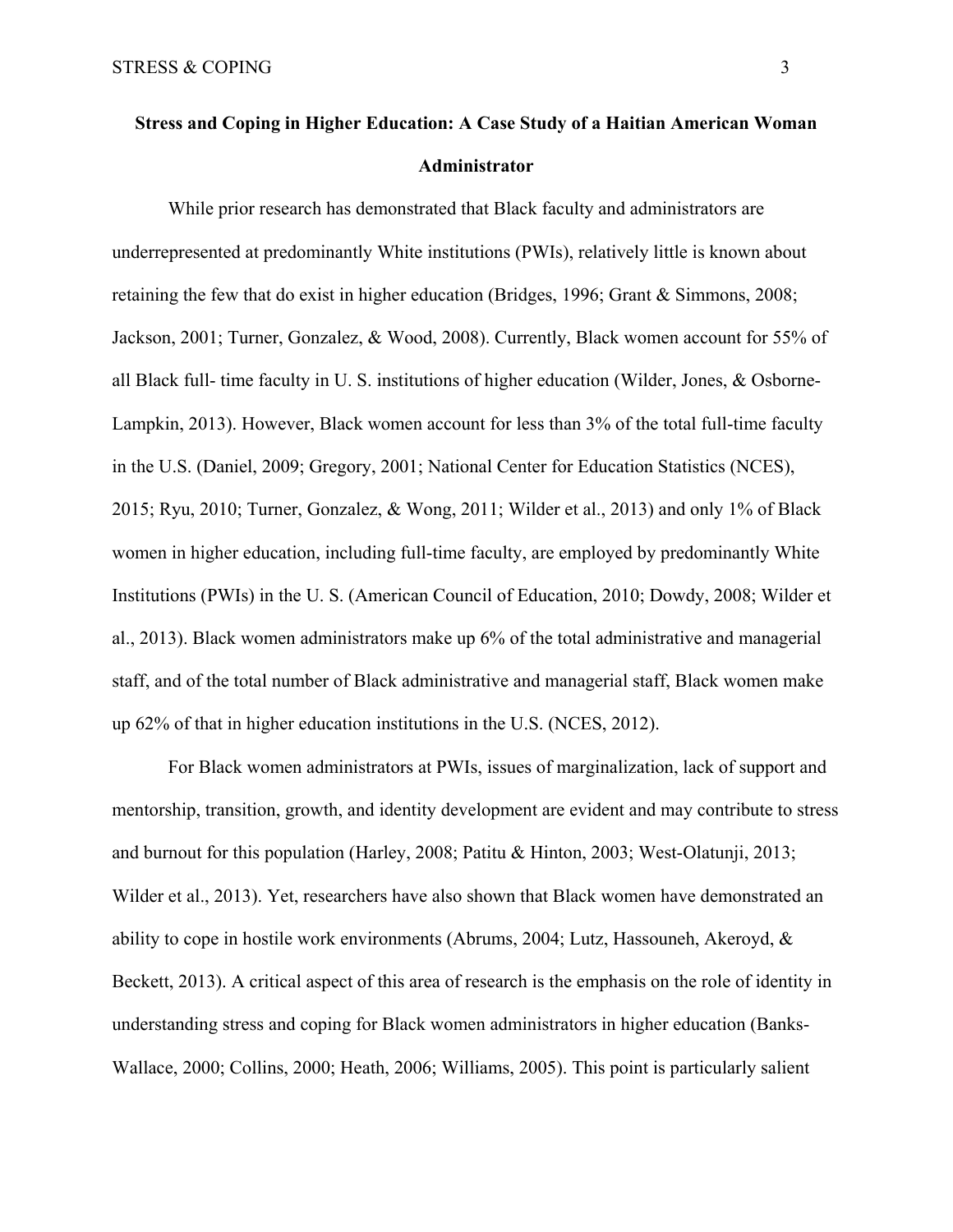when investigating the experiences of Black women administrators of Caribbean descent who may also experience acculturative stress.

Using a Relational-Cultural framework, the researchers explored the attitudes of a Haitian-American woman administrator regarding her experiences with stress and coping in higher education at a PWI. Relational-Cultural Theory (RCT) was used because of its focus on the quality of interpersonal dynamics. Recommendations for future research focus on the need to continue investigations that include a larger sample of Afro-Caribbean women, beginning with a collective case study and eventually developing an instrument that is sensitive to the multilayered experiences of this population.

# **Review of the Literature**

 While it has been documented that women of various cultural backgrounds experience marginalization and the resultant challenges to vocational advancement in higher education, women of color face unique obstacles in the workplace (Monzó & SooHoo, 2014). For Black women faculty and administrators, in particular, three salient issues provide a foundation for understanding their experiences in higher education. They are: (a) stress and burnout in the workplace (Abel & Sewell, 1999; Jackson & Sears, 1992; Tytherleigh, Webb, Cooper, & Ricketts, 2005), (b) the unique coping style of Black women administrators in PWIs (Thomas & Hollenshead, 2001), and (c) the role of identity in conceptualizing the interrelatedness of both stress and coping for many Black women (Brice-Baker 1994; Mattis, 2002; Sanchez, 2013).

# **Stress and Burnout in the Workplace**

Stress, although essential to human functioning, can lead to chronic stress and, ultimately, burnout (Jackson & Sears, 1992; Tytherleigh et al., 2005) and has been linked to the erosion of mental health and wellbeing (Watts-Jones, 1990). For the purposes of this paper, burnout is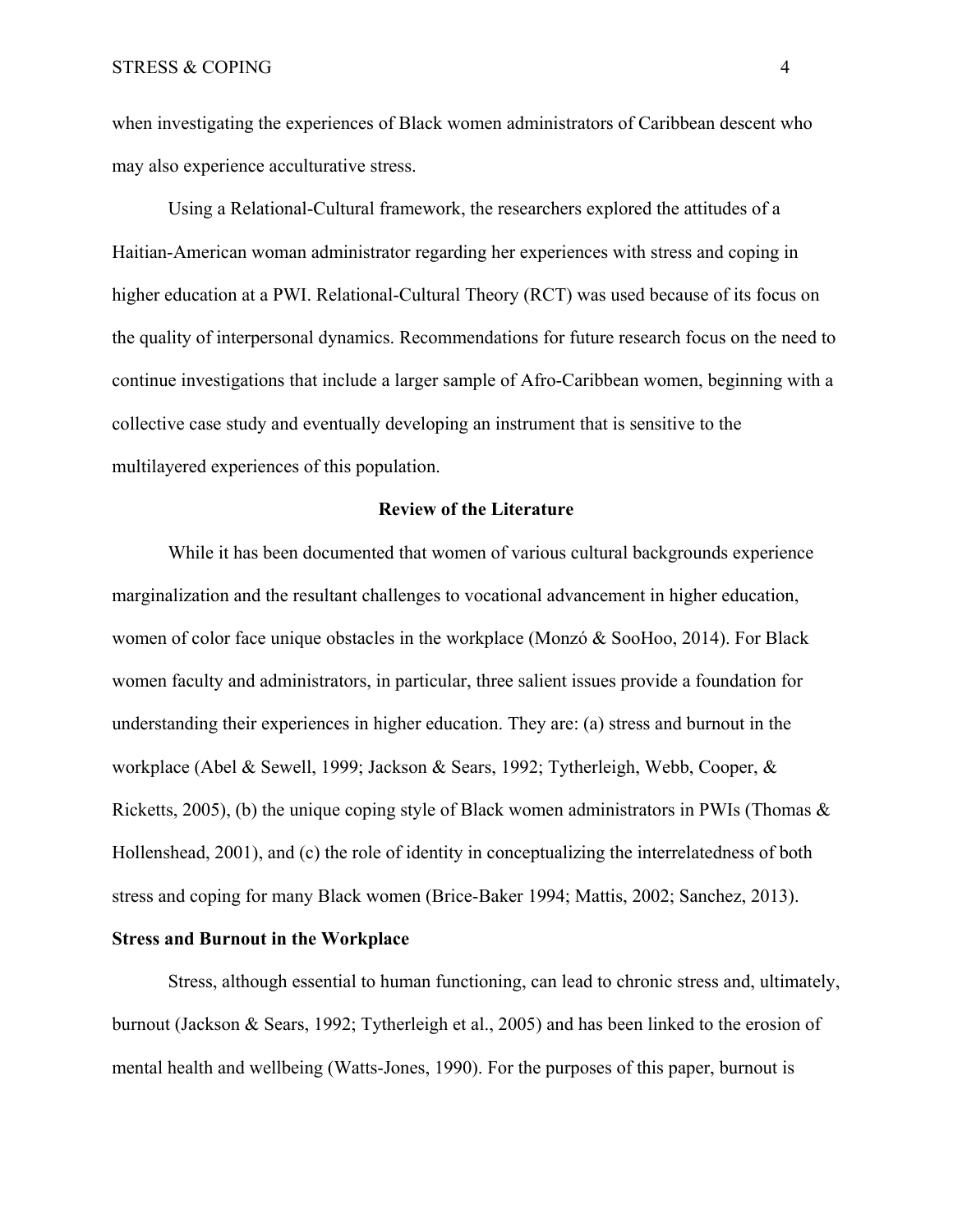defined in multidimensional terms, consisting of emotional, interpersonal, and cognitive aspects (Maslach & Leiter, 2008). In the workplace, stress has been shown as correlative to physical illness, impaired personal and working relationships, a decrease in the overall quality of job performance, and depression (Jackson & Sears, 1992).

Job-related stress has also been associated with emotional exhaustion, depersonalization, and lowered self-esteem. Emotional exhaustion results when there is a depletion of affective resources (Abel & Sewell, 1999; Tytherleigh et al., 2005). Oftentimes, this leads to a breakdown in interpersonal relationships wherein disconnection and depersonalization occurs (Portman  $\&$ Garrett, 2005). Monzó and SooHoo (2014) suggested that, for women of color, their disconnection results from living in a society that devalues their engendered cultural identities (Patitu & Hinton, 2003). Finally, the cognitive aspect of burnout involves developing a negative evaluation of one's self (Abel & Sewell, 1999).

**Additional challenges***.* For women of Afro-Caribbean descent, there are additional challenges while navigating the higher education landscape. In particular, immigrants often experience acculturative stress as they transition from majority to minority status; a process that is lengthy and ongoing (Brice-Baker, 1994, 2005; Fischer & Shaw, 1999; Sanchez, 2013). Acculturative stress occurs when adaptive resources are inadequate to sustain adjustment to a new cultural setting (Roysircar-Sodowsky & Maestas, 2000). As with other immigrants of color, Afro-Caribbean women often experience psychological distress that hinders their ability to establish and maintain support networks. Additionally, there is frequently a sense of displacement when Afro-Caribbean individuals are separated from spouses, children, parents, siblings, and other family members (Brice-Baker, 1994). The yearning for relationship can create multiple challenges for members of the Afro-Caribbean community as they struggle to maintain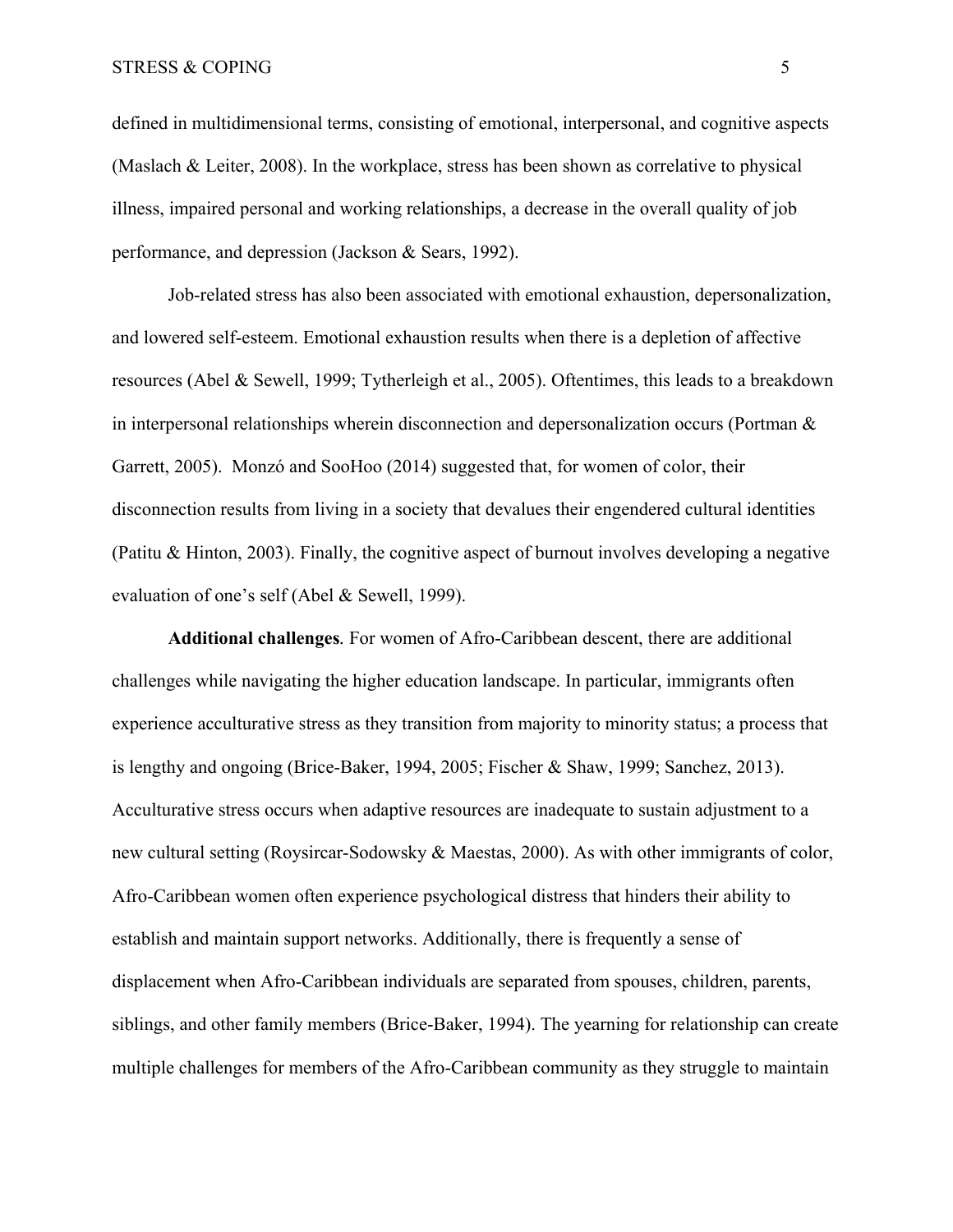familiar relationships while being confronted with the racialized interactions with White and Black Americans (Sanchez, 2013).

Haitian culture, for example, places value on relationships with ancestors, history, and the community. Haitians often utilize spiritual, social, and personal elements to deal with all aspects of their lives (Menos, 2005). Also, Haitian children are often not directly involved in adult family decisions; rather, it is often older family members whose wisdom and guidance are frequently sought. Research on this group suggests that Haitians view their entire extended family as a source of support (Brice-Baker, 1994; Menos, 2005).

**Afro-Caribbean work ethic & stress**. In particular, many Haitian Americans financially support relatives back in their home country who may not have resources of their own because of unemployment. Haitian parents, similar to other Caribbean caregivers, may work long hours at multiple jobs to pay for their children's schooling. They also view academic advancement with pride, seeing it as a source of social mobility (Menos, 2005). Those who provide economic support are given respect and increased social status. However, scholars have suggested that this can limit their family and leisure time. The pressure to survive is often intensely felt and attribution for failure to obtain material wealth is frequently internalized, leading to guilt and self-blame (Brice-Baker, 1994).

#### **Coping and Black Woman Administrators**

Ways in which many Black woman administrators cope with the stress in PWIs are to engage in expressive acts of resistance through testifying and storytelling, which helps them gain awareness and manage these negative outcomes (Lutz et al., 2013). Testifying, as a coping mechanism, connotes asserting, affirming, and reclaiming one's own humanity and oneself as a whole, while resisting oppression (Abrums, 2004). Such a form of resistance can be a powerful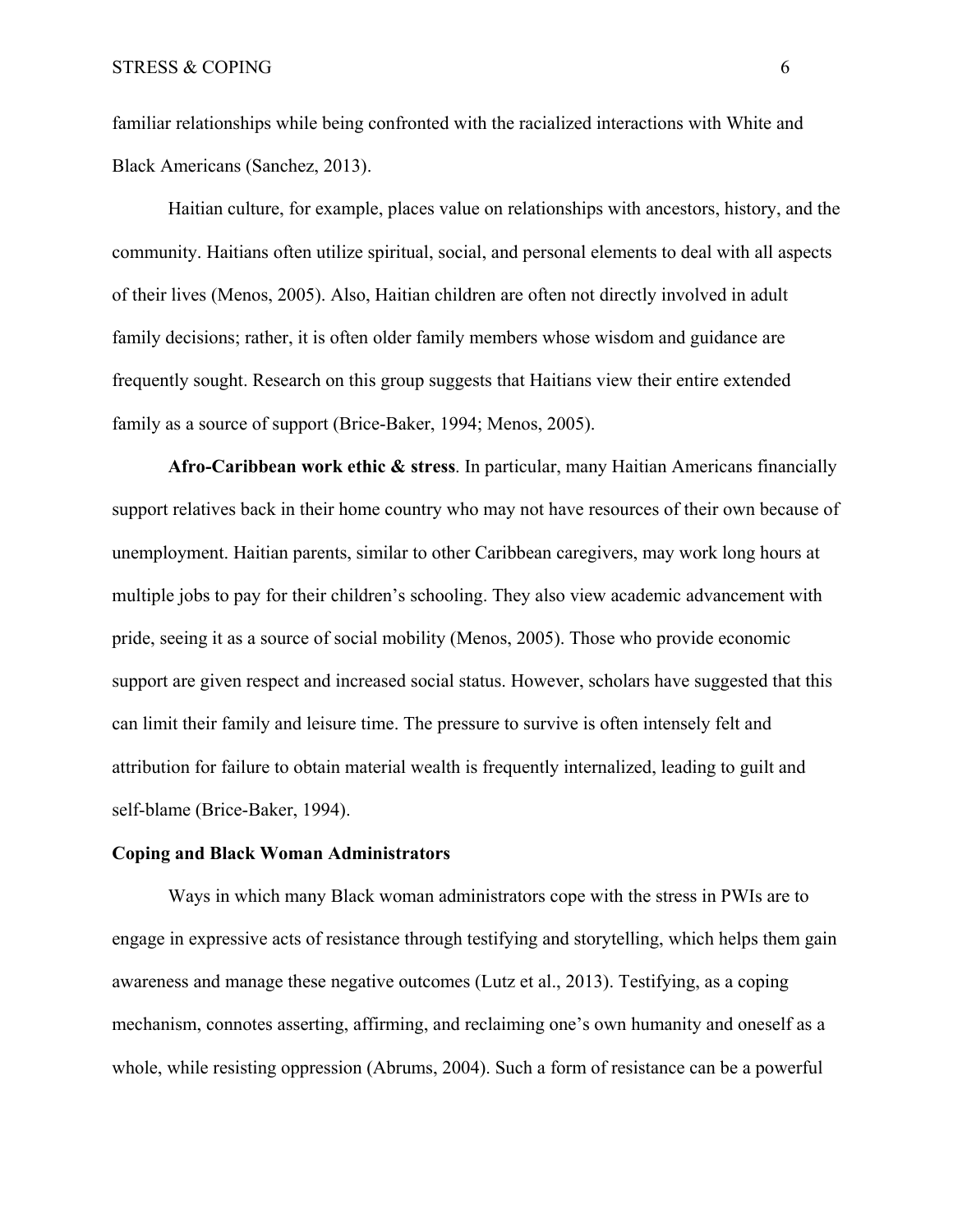form of coping because it allows individuals to: (a) name the oppressive processes, making them explicit, and (b) bear witness to pervasive acts and situations of inequality. Storytelling also serves as a strategy for resisting negative imagery and mythology at both the personal and structural levels (Abrums, 2004; Burke, Cropper & Harrison, 2000; Clay, Olatunji, & Cooley, 2001). Black women's resistance strategies can serve to aid in maintaining relationships within unsupportive and unwelcoming institutional climates (Monzó & SooHoo, 2014; Lutz et al., 2013).

Other forms of coping for this population include prayer, non-disclosure, and a hyperwork ethic (Chatters, Taylor, Jackson & Lincoln, 2008). Prayer and religious practices have been shown as a common source of coping among Blacks, and more so among Black women, with no significant differences between Black Americans (people of African descent who are at least two generations U. S. born) and Black Caribbean individuals. Hunn and Craig (2009) suggested that Blacks often choose not to disclose their stress symptoms as a sign of independence and control, particularly in the workplace. Consequently, they can suffer from what has been labeled as, *John Henryism*, reflecting on the Black folk hero who worked himself to death. Another form of coping for Black women is the strong Black woman or Superwoman role that is seen to preserve self and family or community (Woods-Giscombe, 2010). However, there may be deficits to this form of coping, such as relationship strain, stress-related health behaviors, and stress embodiment.

# **The Role of Identity: Womanism & Intersectionality**

First coined by Alice Walker (1983), womanism offers a model of identity for women of African descent that integrates their cultural, engendered, and other identities with a focus on wholeness of self. More importantly, at the core of womanist ideals is a commitment to survival.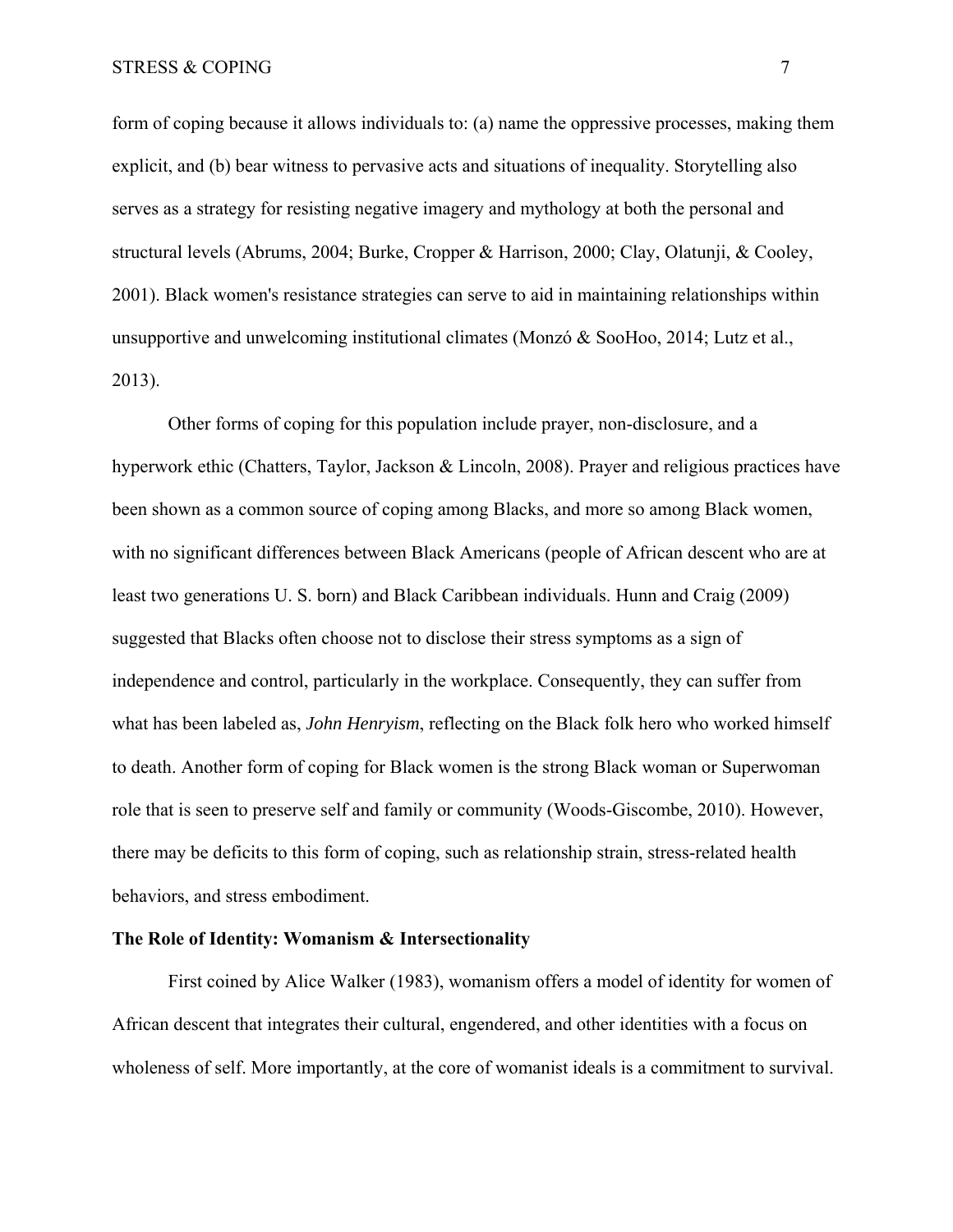#### STRESS & COPING 8

Thus, womanist scholars assert that any discussion of Black women must include ways in which they resist oppression. Williams (2005) discussed three key strategies used by African American women in their struggle for social justice: (a) contextualing the problem, (b) drawing upon the historical legacy of social justice, and (c) creating networks of support.

Womanist theory takes into account Black women's ability to construct knowledge within their own historical, cultural, and spiritual context (Collins, 2000). This is illustrative in the use of testifying and storytelling by Black women to articulate personal insights, what Heath (2006) has labeled as participatory witnessing. Womanism differs from feminist ideology to include issues of racial oppression, classism, heterosexism, and the challenges women of color face in formulating intersected identities, such as culture, gender, class, and sexual orientation (Banks-Wallace, 2000; Samuels, & Ross-Sheriff, 2008). Conversely, the feminist movement, led was primarily by middle-class White women has been labeled as largely focusing on sexism. Of significance, African American womanist scholars reject the essentialism of both White feminist and Afrocentric ideals. Several scholars have called for a framework that takes into account the simultaneity of oppressions, positionalities and illustrates the intersectionality of individuals' social location (Brah & Phoenix, 2004; Yuval-Davis, 2006).

#### **Relational-Cultural Theory**

The authors of this paper used Relational-Cultural Theory (RCT) to provide an opportunity to explore the participant's interpersonal, intrapersonal, environmental, and cognitive experiences. RCT suggests that: (a) people grow in and through connection and (b) develop these relational competencies over the life span, and (c) that one's sense of self develops within growth-fostering relationships (Comstock, Hammer, Strentzsch, Cannon, Parsons, & Salazar, 2008). By interpreting obstacles to mutuality and resisting disconnecting strategies, a type of coping is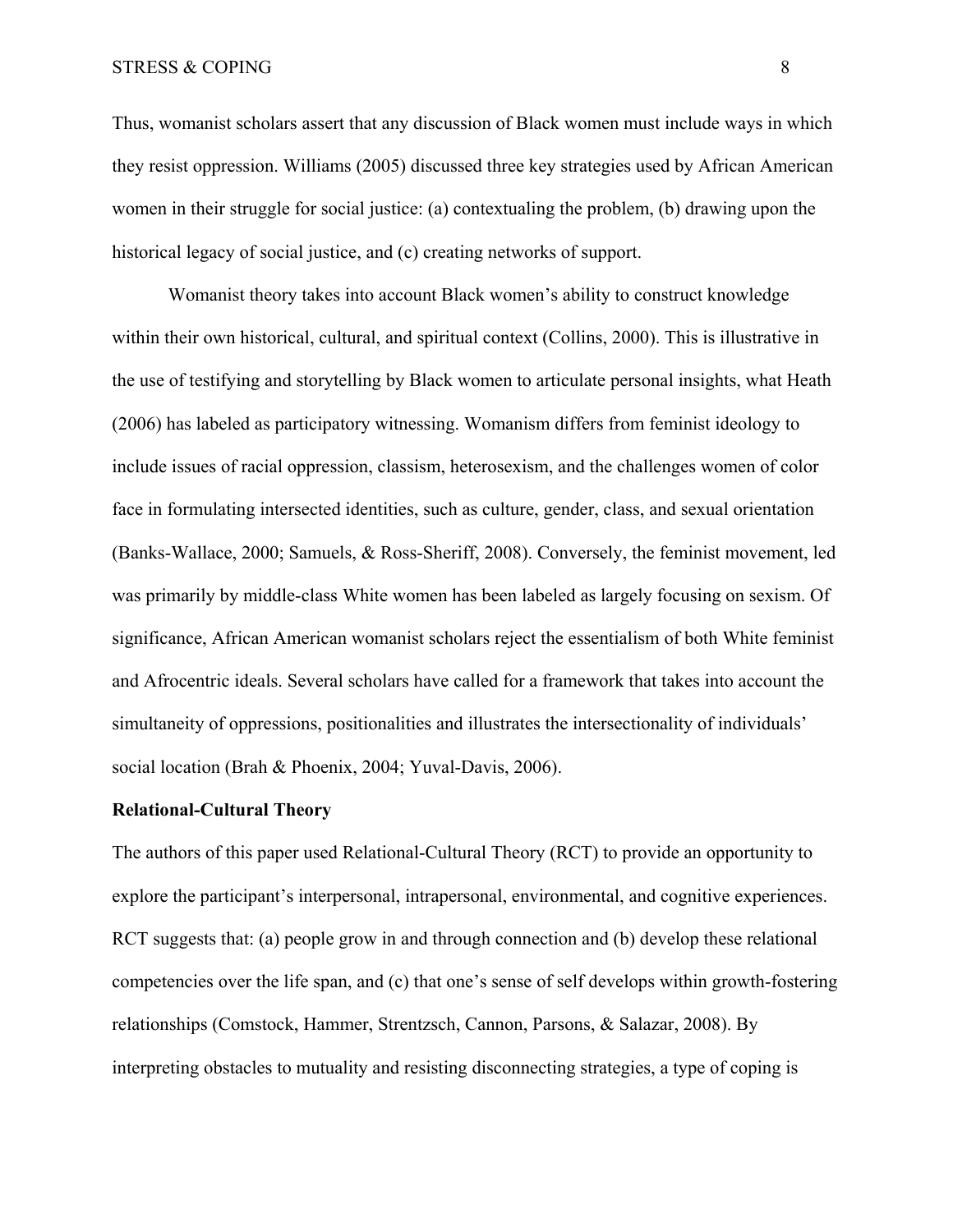developed known as relational resilience, allowing one to stay present during complexity and difficulty (Duffy & Somody, 2011). RCT proposes that relationships are a primary source of an individual's ability to be resilient in the face of personal and social hardships or trauma (Hartling, 2008). From this perspective, isolation is viewed as one of the fundamental sources of suffering in people's lives. Movement toward mutuality, defined as a two-way relational process of authentic impact and change, lies at the heart of relational development (Frey, 2013). Through the lens of RCT, disconnection and disempowerment give rise to internalized oppression and depersonalization, exemplified in three dispositions: spotlight anxiety, hypervisibility, and striving superstar (Walker, 2005).

*Spotlight anxiety* refers to an individual's: (a) heightened concern with appearance to dominant group members and (b) the use of enormous amounts of energy attempting to manage impressions (Walker, 2005). *Hyper-visibility* is a strategy used to hide from relationships by exaggerating certain aspects of self. Individuals exhibiting hyper-visibility tend to be more comfortable publicly expressing rage than grappling with complexities of self-doubt and private sorrow (Walker, 2005). They often lack empathy with their own vulnerability and may not be able to engage in growth-fostering conflict. A *striving superstar* seeks to prove worth, gain recognition, and be accepted by the dominant group (Walker, 2005). They tend to become judgmental towards self and members of their devalued group, can be drawn into unhealthy competitiveness, mistakenly perceive empathy as weakness, and have feelings of emptiness and isolation (Comstock et al., 2008).

As offered by Yin (2014), theory guided this study in order to begin a critical exploration of the contextual issues related to the phenomenon of underrepresentation of Black women administrators in PWIs. This allowed for a dynamic interplay between existing knowledge and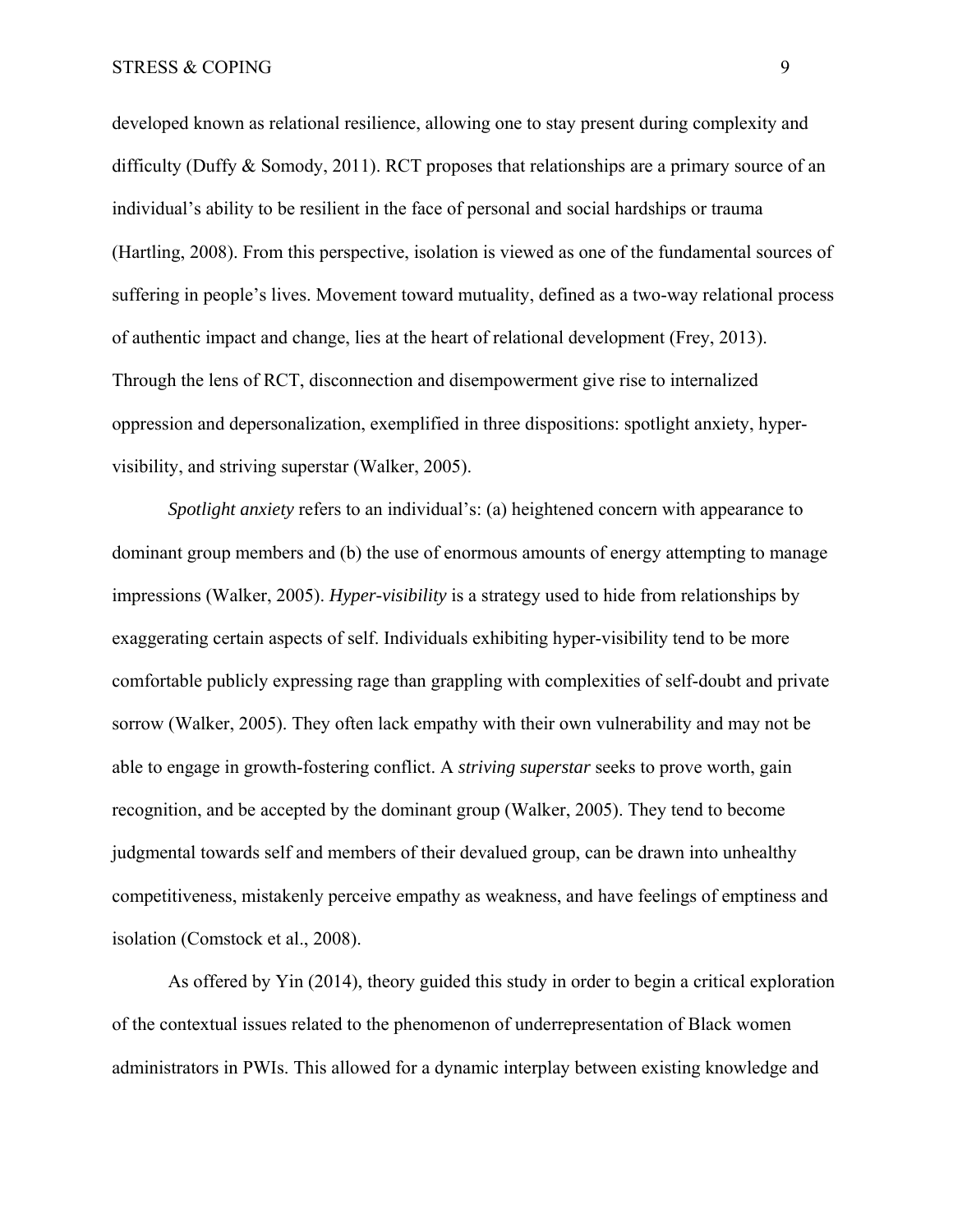confirmation or rejection of prior findings without allowing existing theory to predetermine the outcomes of our investigation. The researchers investigated how an Afro-Caribbean woman administrator experienced stress and coping in higher education. This investigation asked the question, "*How does an Afro-Caribbean woman in higher education articulate stress and coping as an administrator at a PWI*?"

#### **Methods**

As part of a larger investigation of the experiences of Black women administrators at PWIs, we provide the preliminary findings of this particular case study of an Afro-Caribbean women administrator. We employ an instrumental case study design to illuminate our understanding of the phenomena incorporating context in the inquiry. As a case study, context is extremely relevant because the dynamic interplay between phenomenon (underrepresentation in higher education) and context (social positioning, job satisfaction, and identity, for example) are not fully understood (Creswell, 2015; Crowe, Cresswell, Robertson, Huby, Avery, & Sheikh, 2011; Pyne & Means, 2013; Yin, 2014). While case study research has been criticized for its lack of rigor and limited basis for generalization (Crowe et al., 2011), we strengthened the credibility of our findings through theoretical sampling, respondent validation, and transparency throughout the research process.

We used an interpretist approach, utilizing critical ethnography as a framework, wherein this study represents the dialectic conversations between researchers and participant. Following a critical research perspective these conversations are intended to be transformative and best understood within the context of the conditions influencing action and experience (Georgiou  $\&$ Carspecken, 2002) as well as the empowerment of the individual (Kincheloe & McClaren, 2000). We followed the intentions of a case study in order to move beyond descriptive questions, such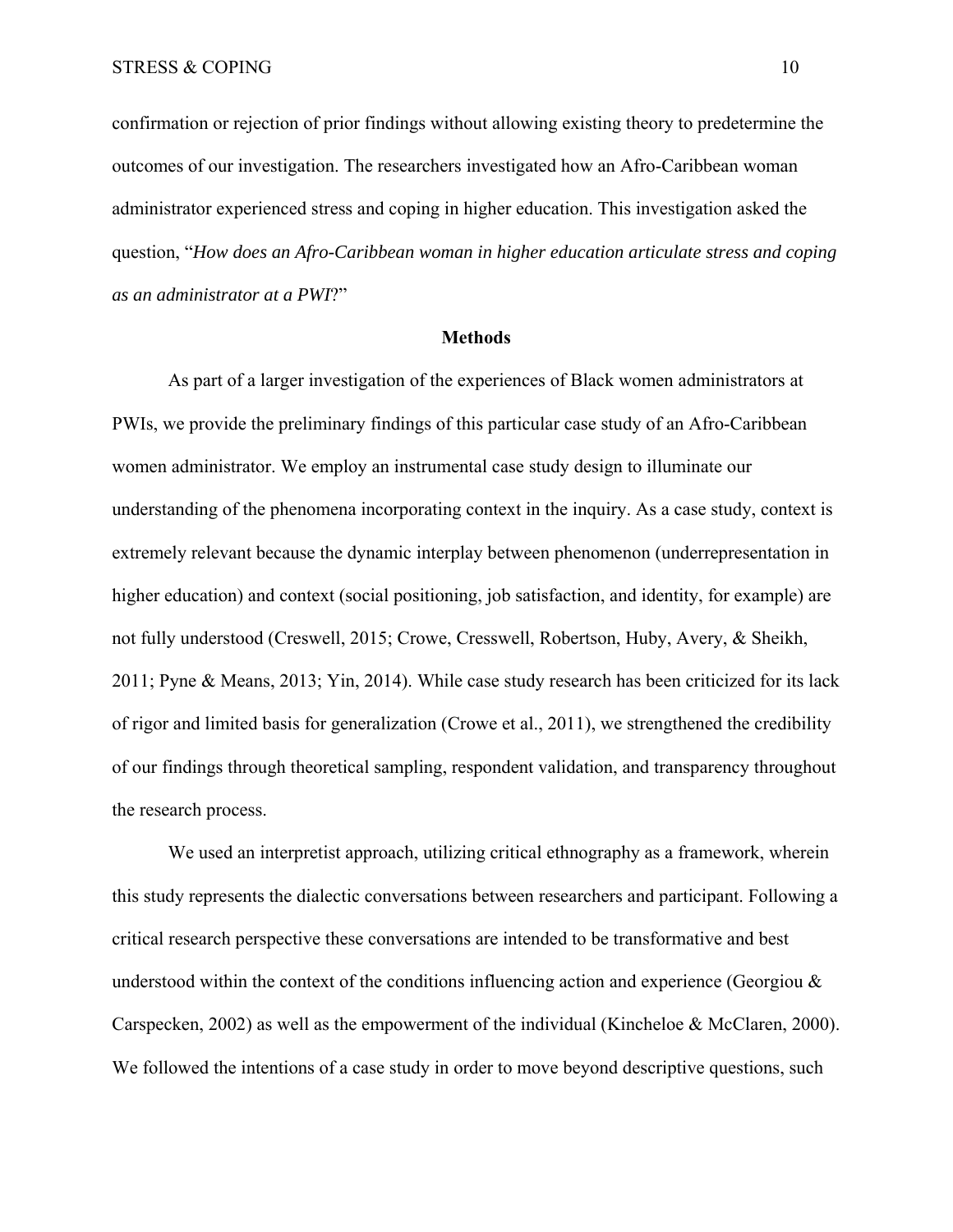as who, what, when, how much, and how many, to answer the questions of how and why (Yin, 2014). The case study's heuristic approach, designed to create discovery (Goldstein & Gigernzer, 2002), supported our desire to deepen the reader's understanding of the participant's subjective experiences or phenomenology. We did this with the hope that this manuscript will extend the reader's own experiences and understanding around this topic.

The research team was comprised of a multi-ethnic and mixed gendered group consisting of an African American woman counselor educator, a Latina practicing counselor, and a White male counselor educator at a research intensive university. As such, the researchers carried their ethno-cultural beliefs and engendered experiences into the investigation. Their assumptions framed the manner in which they viewed, understood, and analyzed the data.

# **Data Sources and Protocols**

The participant for this study was a 38-year old, single, first generation Afro-Caribbean American woman. She is one of three daughters. Both of her parents immigrated to the U.S. from Haiti. The participant had attended predominately White k-12 and post-secondary schools and was, at the time of the interviews, enrolled in a master's level program. *Gina* (pseudonym used) was coordinator of a compensatory education program for low-income youth housed at a large university in the southeastern region of the U.S. Members of the research team had developed an ongoing relationship with the participant over a two year period through various interactions between her office and the academic program where the researchers were housed. Based upon informal conversations with her, we believed that Gina's experiences and background would illuminate the phenomenon under investigation. A member of the research team solicited Gina for the case study.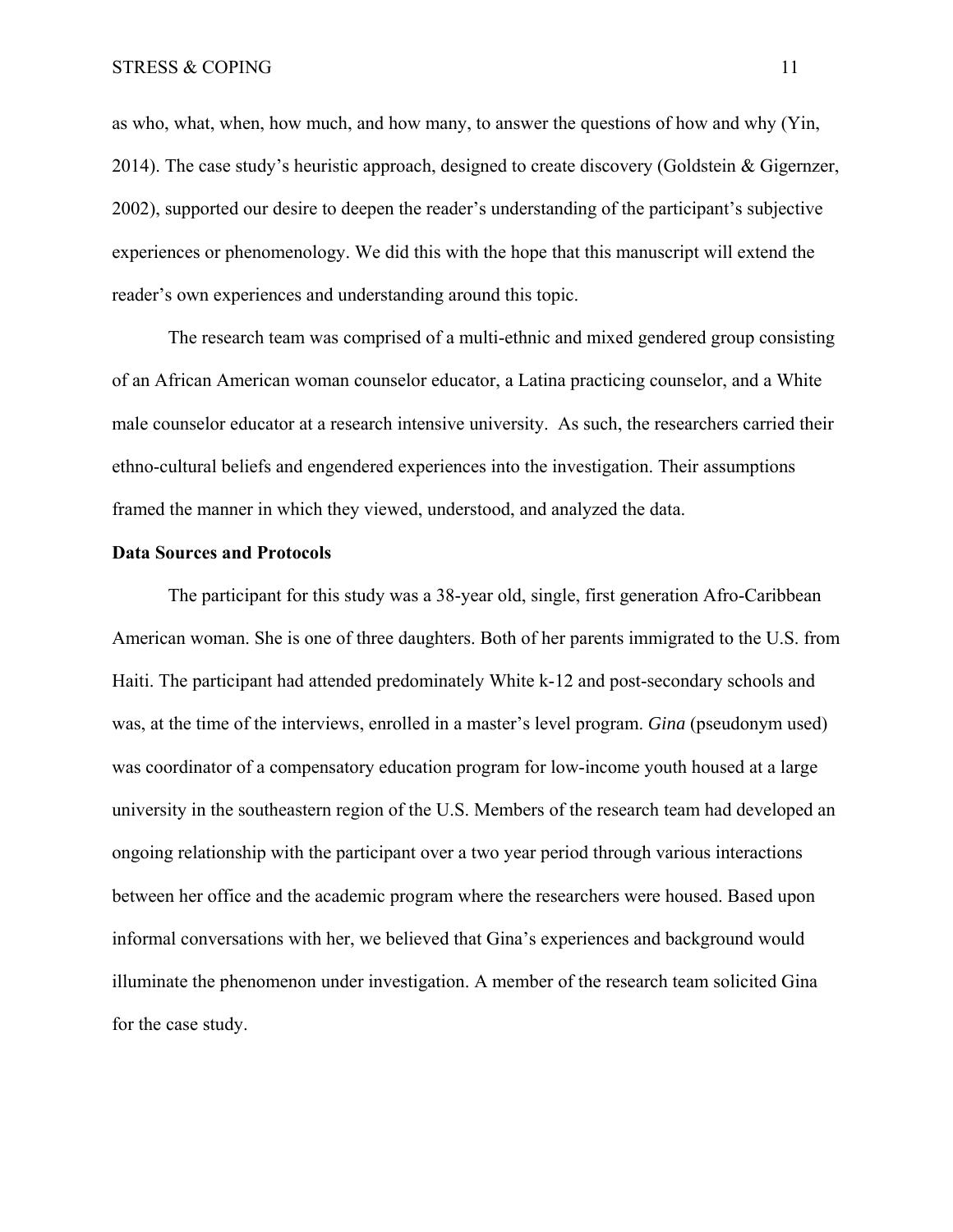Following completion of an Institutional Review Board (IRB) informed consent form, the researchers conducted four 50-minute interviews over a four-month period. Each of these interviews took place in an interview room on a university campus, where the sessions were audio taped and subsequently transcribed and analyzed resulting 230 minutes of interview data that was compiled into 69 pages (15,229 words) in the final completed transcription.

The first and second interviews were guided by questions the researchers developed based upon a review of the literature (see Table 1). As transcriptions were completed, they were shared with the participant via email to check for accuracy. In the third interview, the researchers shared the preliminary themes with the participant to allow for respondent validation (member checking), the dialogue led to expanded questioning in order to get thicker descriptions enabling the participant to dig deeper into her experiences (Creswell, 2015). In the final session, we debriefed the participant, allowing her the opportunity to clarify and elaborate on the interview summation and interpretation. These interviews were facilitated in such a manner that the researchers were able to co-construct the conceptualizations with the participant.

# **Data Analysis**

Data analysis involved reviewing the transcript for accuracy and then highlighting phrases that were descriptive of the participant's experiences. Subsequently, key phrases were highlighted and organized into summary statements in the margin of the transcript. Finally, domains of meaning were created from the summary statements and then paired with related quotes. To ensure credibility of the investigation, peer examination, member checking, and theoretical sampling were used (Creswell, 2015; Crowe et al., 2011). For peer examination, each researcher separately reviewed the data set to extract themes. The team then met to reach consensus about common themes and outliers. Verification of results was also attained through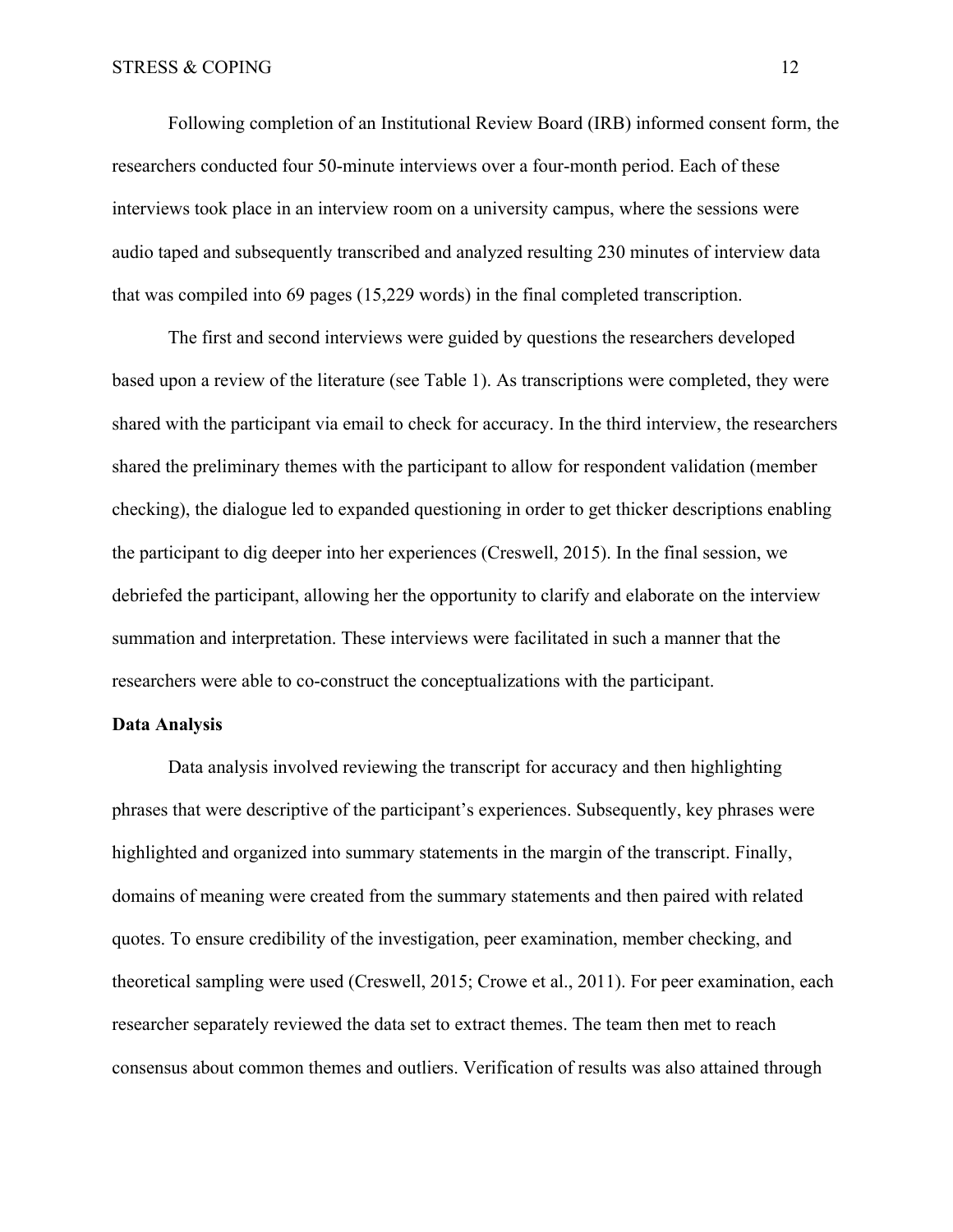on-going respondent validation regarding the themes found and by sharing the findings with the participant. Although there is variance in the way in which theory is used in case study research, we relied on Yin's (2014) approach. Thus, theoretical sampling was used to juxtapose our understanding of Relational-Cultural Theory to the findings in the study.

| Table 1.                       |  |
|--------------------------------|--|
| <b>Initial Interview guide</b> |  |

| $\mathbf{1}$ | In what ways has your ethnic or cultural identity impacted your experiences as an<br>administrator in higher education, if at all?           |
|--------------|----------------------------------------------------------------------------------------------------------------------------------------------|
| 2            | What were the most prominent stressors for you?                                                                                              |
| 3            | How and when are you aware that you are stressed?                                                                                            |
| 4            | While in your position as director did you feel supported? At work? At home?                                                                 |
| 5            | Were you mentored while in your position?                                                                                                    |
| 6            | If you could go back in time, what would you change, if anything about your work<br>experience in higher education?                          |
| $\tau$       | How do you know when you are experiencing burnout?                                                                                           |
| 8            | What steps do you take, if any, to prevent burn out?                                                                                         |
| 9            | How do you manage your life when you are experiencing burnout?                                                                               |
| 10           | What lessons have you learned about how you handle yourself, your life, and the people<br>around you when you are experiencing burnout?      |
| 11           | What skills do you utilize to empower yourself in the workplace?                                                                             |
| 12           | How does your support network in your personal life influence your work-life?                                                                |
| 13           | How do you see yourself mentoring other African-American young women in similar<br>settings?                                                 |
| 14           | What skills would you most like to pass on to help them cope with working in<br>predominately White institutions (PWIs) of higher education? |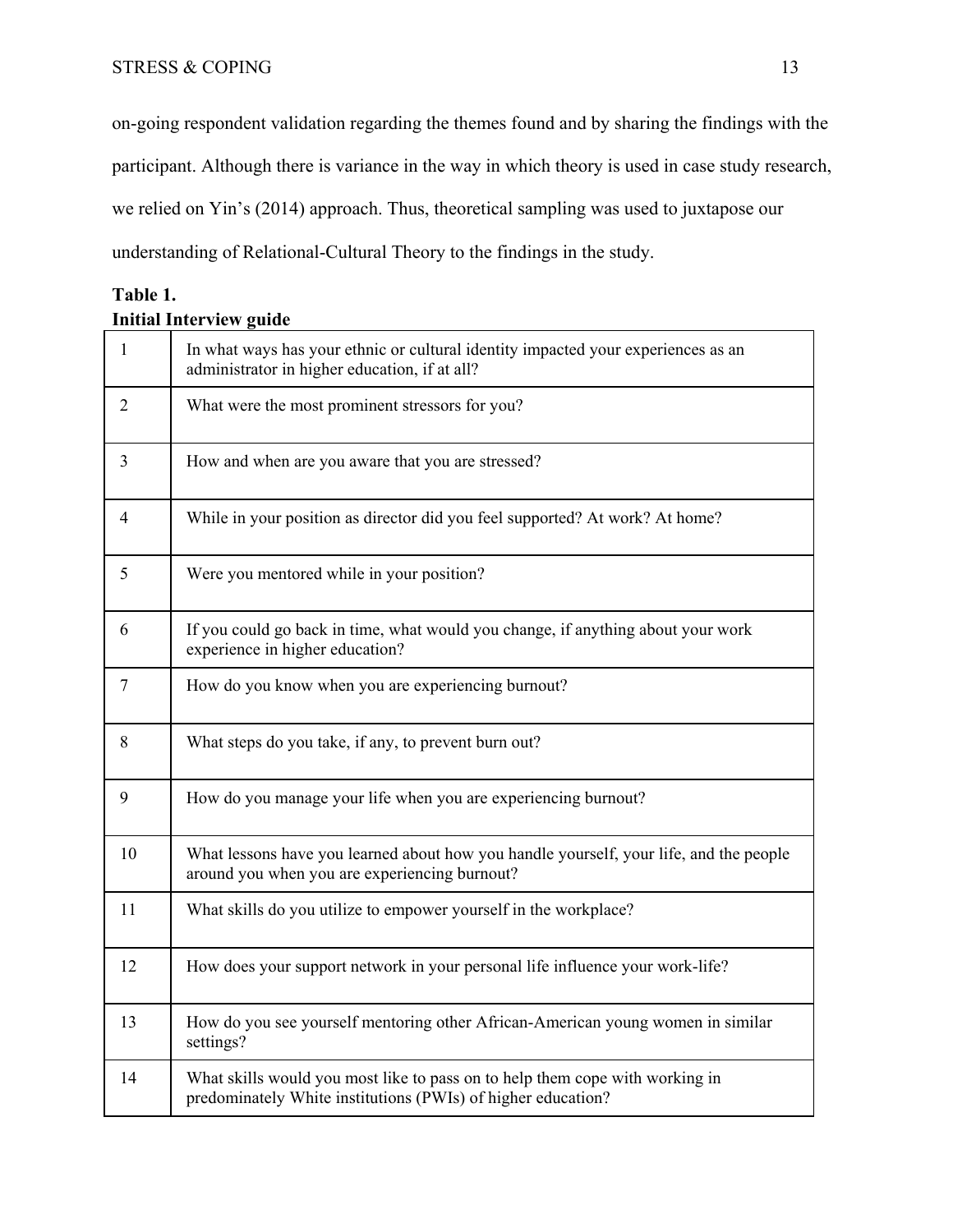#### **Findings**

Our review of the literature, served as a guide to explore issues of stress and burnout as well as coping skills. However, by carefully addressing threats to credibility of our study (peer examination, theoretical analysis, respondent validation, and transparency throughout), we were able to maintain a critical stance in relation to the data and in the process of our analysis. Analysis of the data resulted in two themes: *working as coping* and *contextualizing and testifying (resistance* and *testifying).* The theme, *working as coping*, was defined as the valuing of a hard work as a work ethic in order to cope with oppressive conditions; this theme reflected both positive and negative outcomes. The second theme, *contextualizing and testifying* was defined as conceptualizing by using external factors and being empowered through support systems. This theme is illustrated by two concepts; resistance and testifying. Resistance is defined as withstanding and persevering against obstacles. Testifying is defined as naming the oppressive processes, telling one's story and experiences, and bearing witness to pervasive acts and situations of inequality. Gina shared her story by referencing her life as an administrator at a PWI and as a woman in society. Both roles are seamlessly presented without demarcation. As such, her home and her personal lives appear to be seamless.

#### **Working as Coping: Stress and Burnout**

In attempting to answer our research question, we begin by describing some of Gina's expressions of stress. The first three expressions are described within the RCT framework, they are spotlight anxiety, hyper-visibility, and striving super star. As stated previously, *spotlight anxiety* refers to an over concern with appearance and the use of enormous amounts of energy attempting to manage impressions. Gina displayed *spotlight anxiety* when she stated,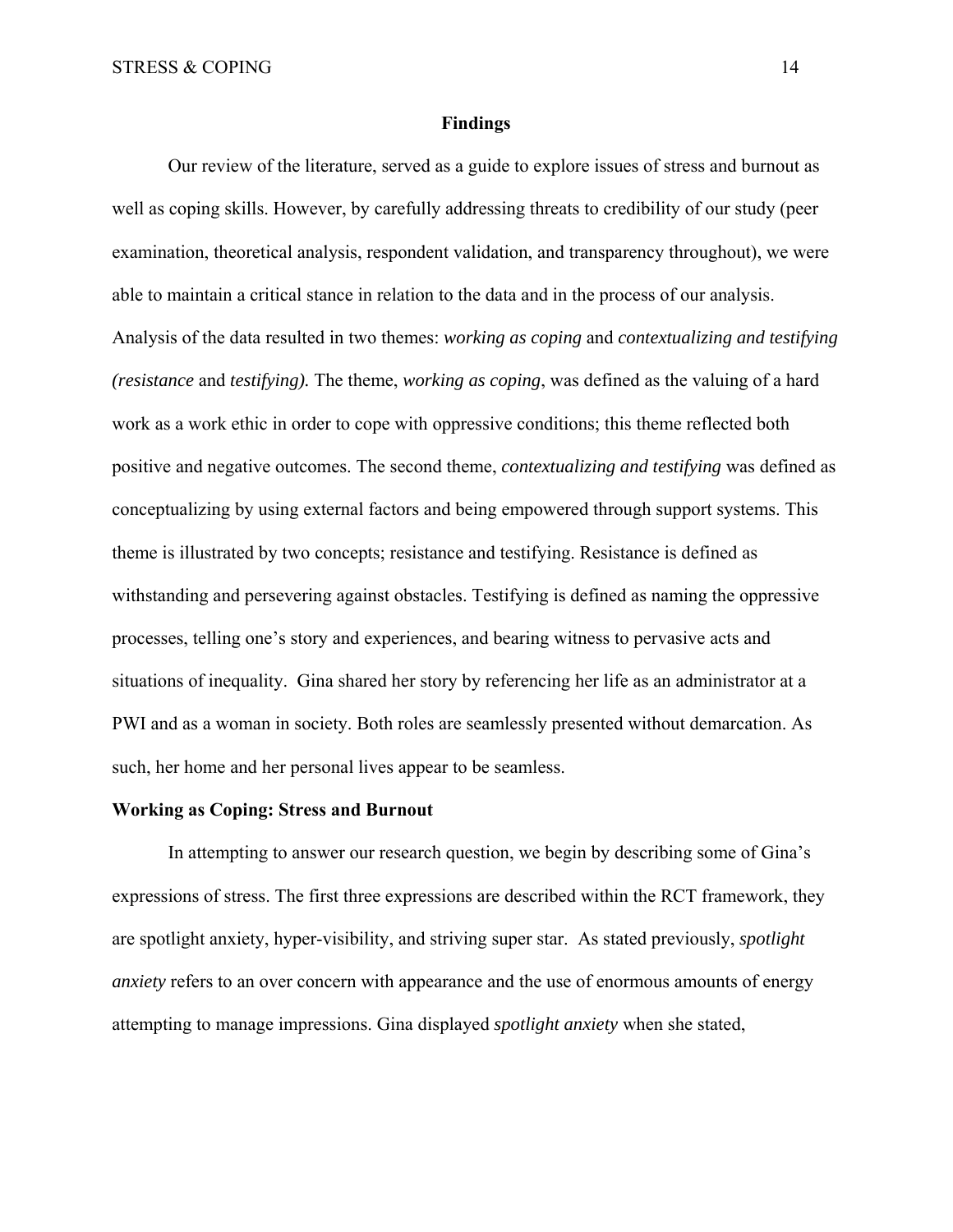*"I keep putting more and more and more on my plate…am I helping others because I feel…. I don't know because I don't like that being questioned…part of my satisfaction is knowing that what I do is valued."*

This reflected Gina's intent when exercising considerable energy to achieve tasks; rather than being driven by her own passions, she appears to be motivated by others' impressions of her. Watts-Jones (1990) suggested that such behaviors can contribute to stress as it could lead to a sense of exhaustion and depersonalization. Thus, while a strong work ethic may be perceived by Gina to help succeed in U.S. society, it may also cause her additional stress.

Looking through the lens of hyper-visibility, Gina may be hiding from relationships by exaggerating certain aspects to manage impressions of self. Gina stated,

*"…we don't talk about our own stuff… I'm not going to let them know I'm different from them… before it was part of the job and not me… I don't do these things very often…just how people judge you… you produce …"*

This suggested that Gina's reticence to talk about her stressors and challenges reflects the ways in which she hides her vulnerabilities. While it may serve to protect her from perceived threats to her self-esteem and self-worth, it also makes it difficult to engage in growth-fostering relationships. Without supportive relationships, Gina could feel enduringly disconnected leading to impaired relationships wherein depersonalization occurs (Portman & Garrett, 2005; Walker, 2005). Such disconnection, for women of color, can be a result of feeling devalued (Monzó  $\&$ SooHoo, 2014; Patitu & Hinton, 2003; Turner et al., 2011).

Finally, the concept of a *striving superstar* is another aspect of internalized oppression and acculturative stress within the RCT framework. The Striving Superstar needs to gain recognition from dominant group members whom an individual perceives as having more power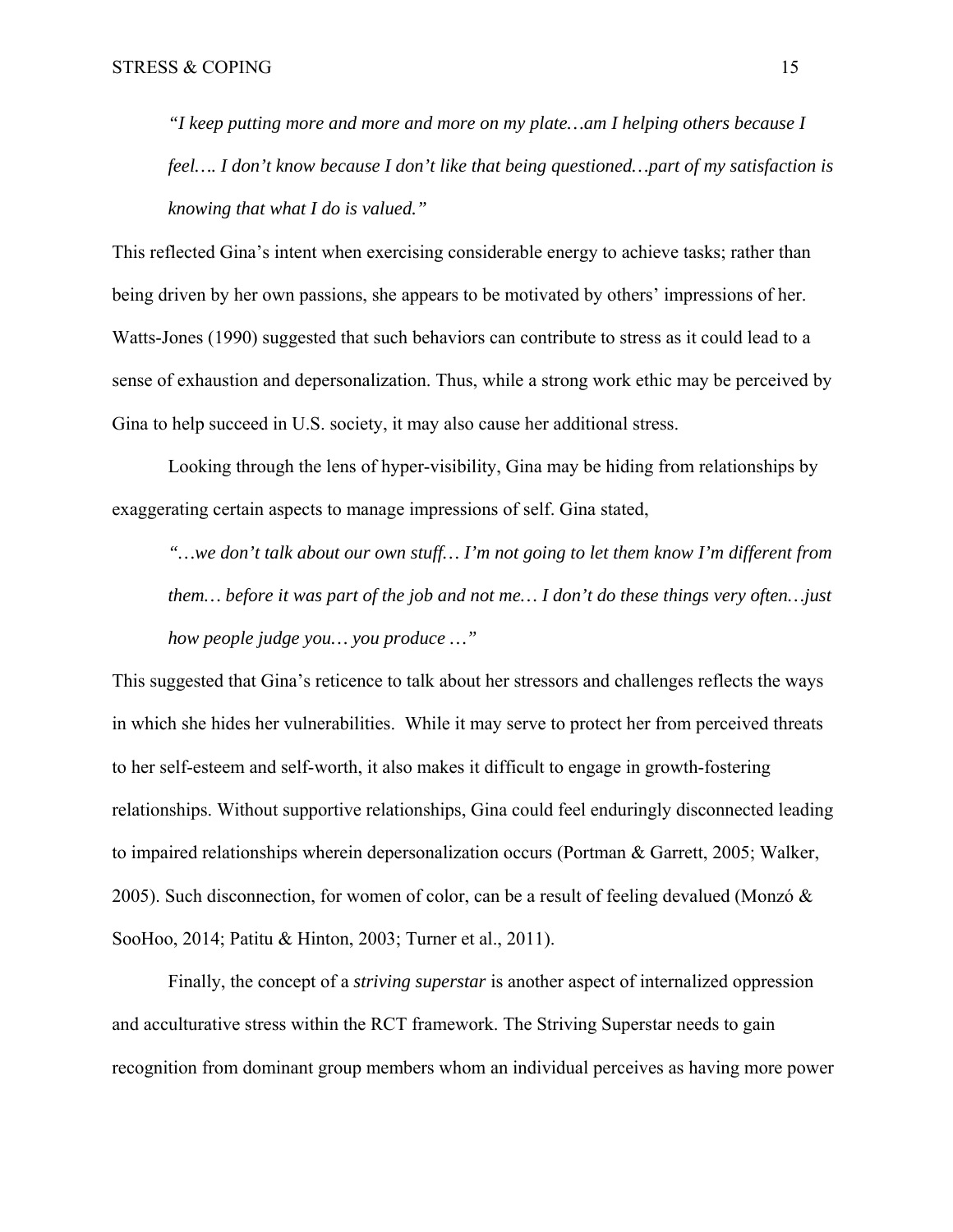and authority, without regard for socio-political dynamics (such as racism and sexism) that systemically impact success. Gina stated,

*"…I set very high standards for myself… everyone knows I'm a hard worker… you work as hard as you can, and you do whatever you have to do, to get ahead. You don't let anything stop you. You don't whine about things, you go ahead and put forth the effort to get past it…when I was younger I always felt that umm, if you do your best that you can get through anything…Umm nothing can stop you."*

When asked how she might gain the help she needs from a mentor, Gina replied,

*"…Mentor is still a person of authority…I want them to see me in a positive light."* These statements suggest that Gina strives to prove worth, gain recognition, and be accepted within the context of others' power and authority, while possibly being drawn into unhealthy competitiveness and developing feelings of emptiness and isolation (Comstock et al., 2008). As she talked about how she copes as a striving superstar, another aspect of her hyper work ethic became apparent, the superwoman role. When asked what other ways coping has been modeled, Gina replied,

*"I work a lot… I don't like thinking about why I am doing this… I don't question myself… And so as a family, um it's real important that you provide so… if you put in the long hours and…reap the benefits."*

This form of coping reflects what Hunn and Craig (2009) described as, *John Henryism*. It is possible Gina's drive for working a lot and providing is emphasized from within her culture, as many Haitian Americans in the United States, often feel an obligation to financially support relatives living in their home country or to make life better for their families (Brice-Baker, 1994; Menos, 2005). However, these forms of coping can have both beneficial and negative results. A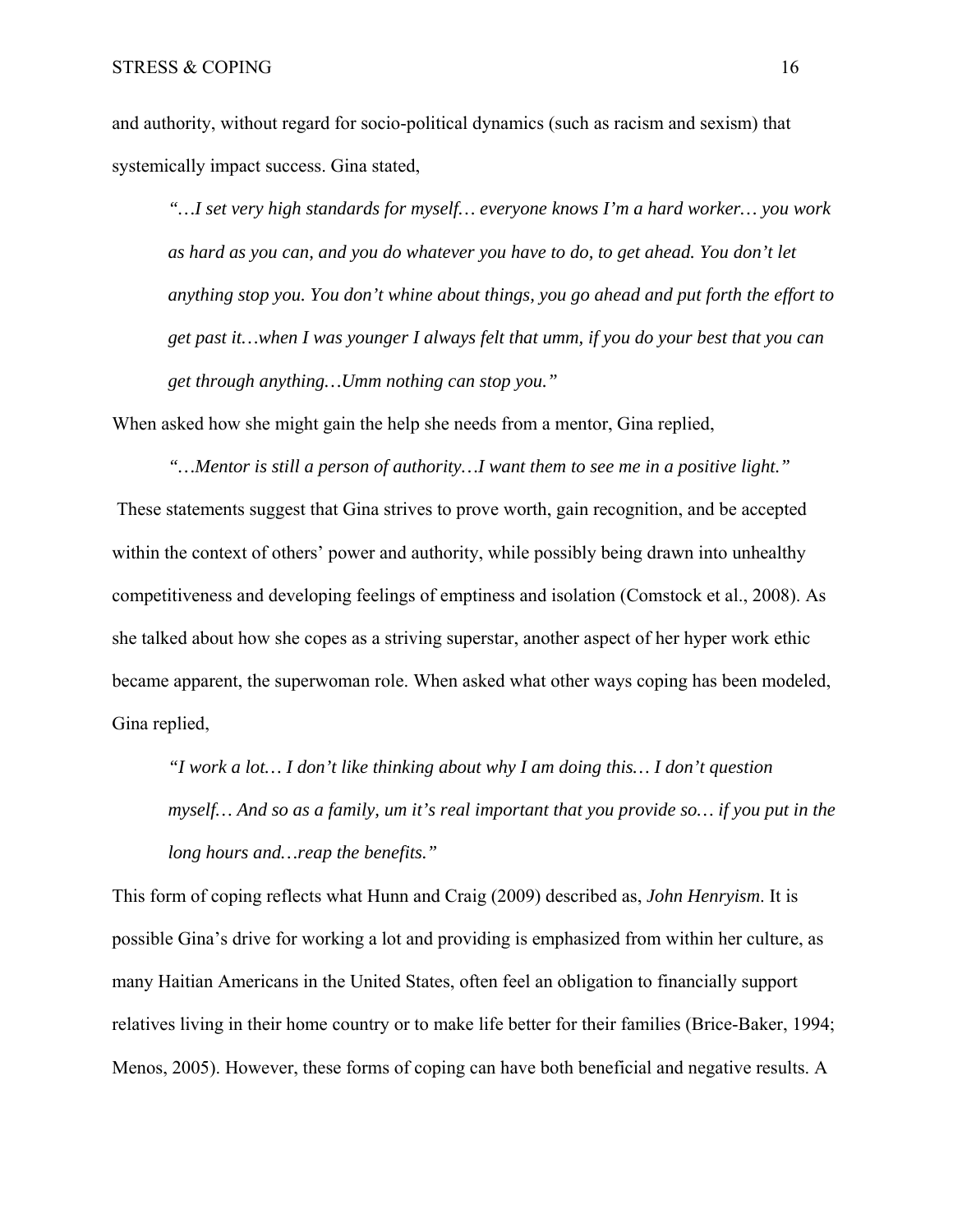potential benefit is it allows Gina to preserve self and family or community. Negative outcomes can be seen as relationship strains, stress-related health behaviors, and stress embodiment (Woods-Giscombe, 2010). Gina expressed this and her hyper-visibility as she described her parents, Gina stated,

*"…their strong work ethic got them through,… I think a lot of the stuff we keep to ourselves…you don't want people in your business… there are certain things that you don't want people to know…*"

Gina expressed pressure to be successful and to give back to successive generations, which could be a part of her Haitian Afro-Caribbean culture. In terms of stress and burnout, failure to obtain material wealth is often internalized for people of West Indies origin, which may lead to guilt and self-blame (Brice-Baker, 1994). These were suggested in Gina's statement,

*"I don't want to feel obligated all the damn time… I don't want to disappoint people…If I have the capability to do it then I should do it… meaning that…I should give back." In talking about how her family coped with stress, Gina stated, "…We live by denial…if you say that it's rosy enough…and you just don't whine about stuff…whatever happens you don't quit… So, from my cultural standpoint, umm, I know my Mom and my Dad, my aunts and uncles, they did stuff they hated. They…swallowed their pride and did it because, in the end, it was all about advancing the family."*

Gina may cope with stress using the strategies employed by her family members. This hyper work ethic may be related to acculturative stress. Gina shared her thoughts on education,

*"…for my parents, our education was the most important thing for them and we were their investments and …so as a result education was nonnegotiable and… you did your best… my dad was the kind of person that [said]….'why you bringing home a 85 you*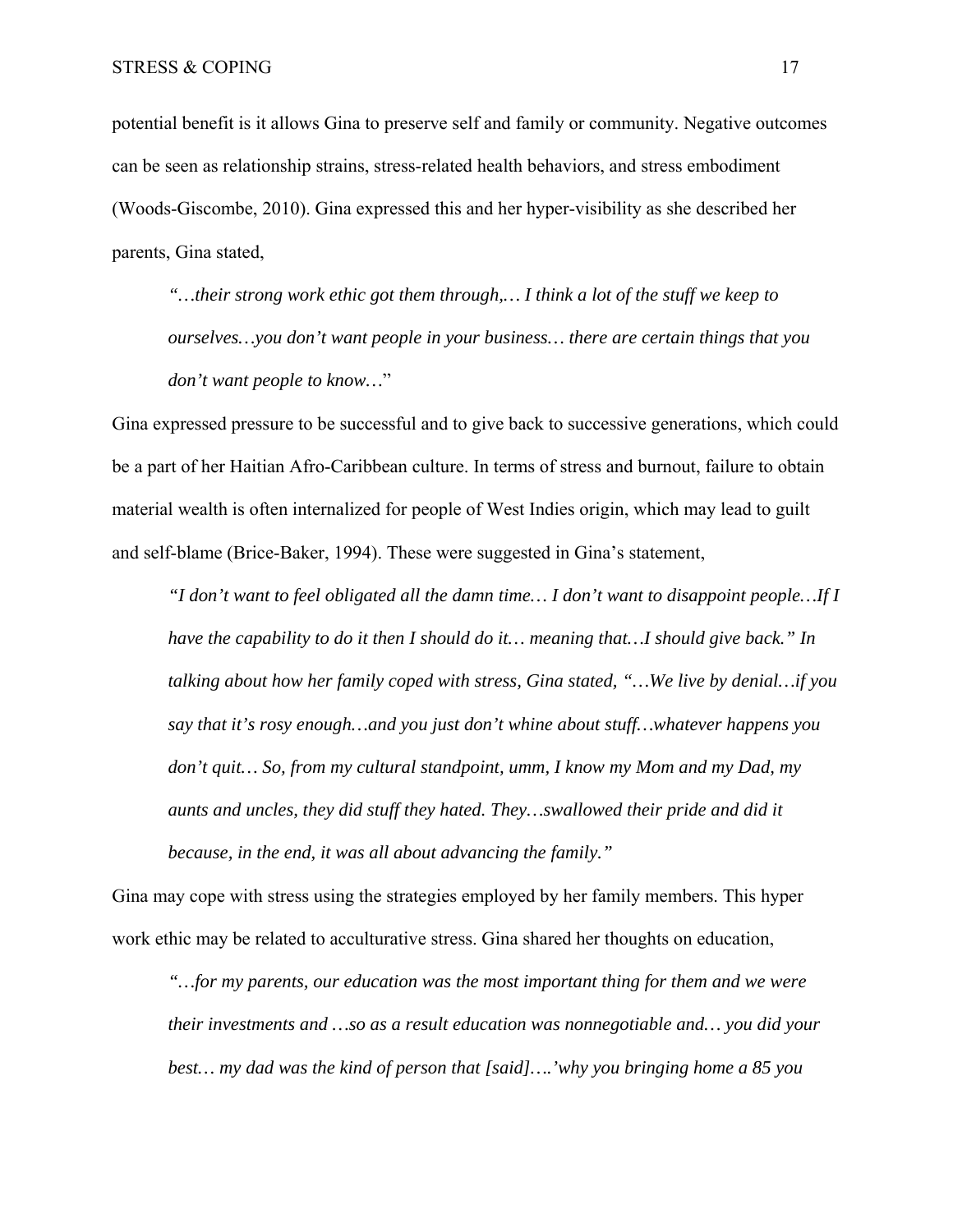*aren't studying enough?'…. so my older sister used to get in trouble for her grades… my dad never took into consideration that she came when she was older and this was almost a third language for her…. I knew, for me, I didn't want to get in trouble like my sister… you know…keep the family peace…"*

It seemed that Gina's father valued working hard and obtaining an education. Without interpersonal resources, the stressors accumulate and lead to burnout.

Of interest, we also discovered a positive outcome of stress when linked with supportive interpersonal resources. Gina articulated her awareness of options to eliminate her isolation and internalized oppression. Gina was also aware that, if she questions or even rejects concepts and values within her ethnic community, she might lose support. Ultimately, Gina has learned to make decisions that combine her family-based identity, self-worth, and sense of community,

*"I definitely need to release this…running away from what I'm feeling… I'm thinking that this is my coping mechanism…"*

Gina continued,

*"I just said it because it's part of my script 'never complain'… so I want to help others so maybe I'm not open to them helping me… work tends to be such a big compartment of my world…I may need to do things a different way… and, that I may need to look at it… that I don't have to be perfect at everything that I do… and hold back… umm, probably a little more open to it now than before."* 

#### **Contextualizing and Testifying**

We theorized that the theme of *contextualizing and testifying* meant that Gina was able to conceptualize the obstacles she faced in life to include external factors, such as how she is positioned by White administrators and co-workers. This theme was evident when Gina talked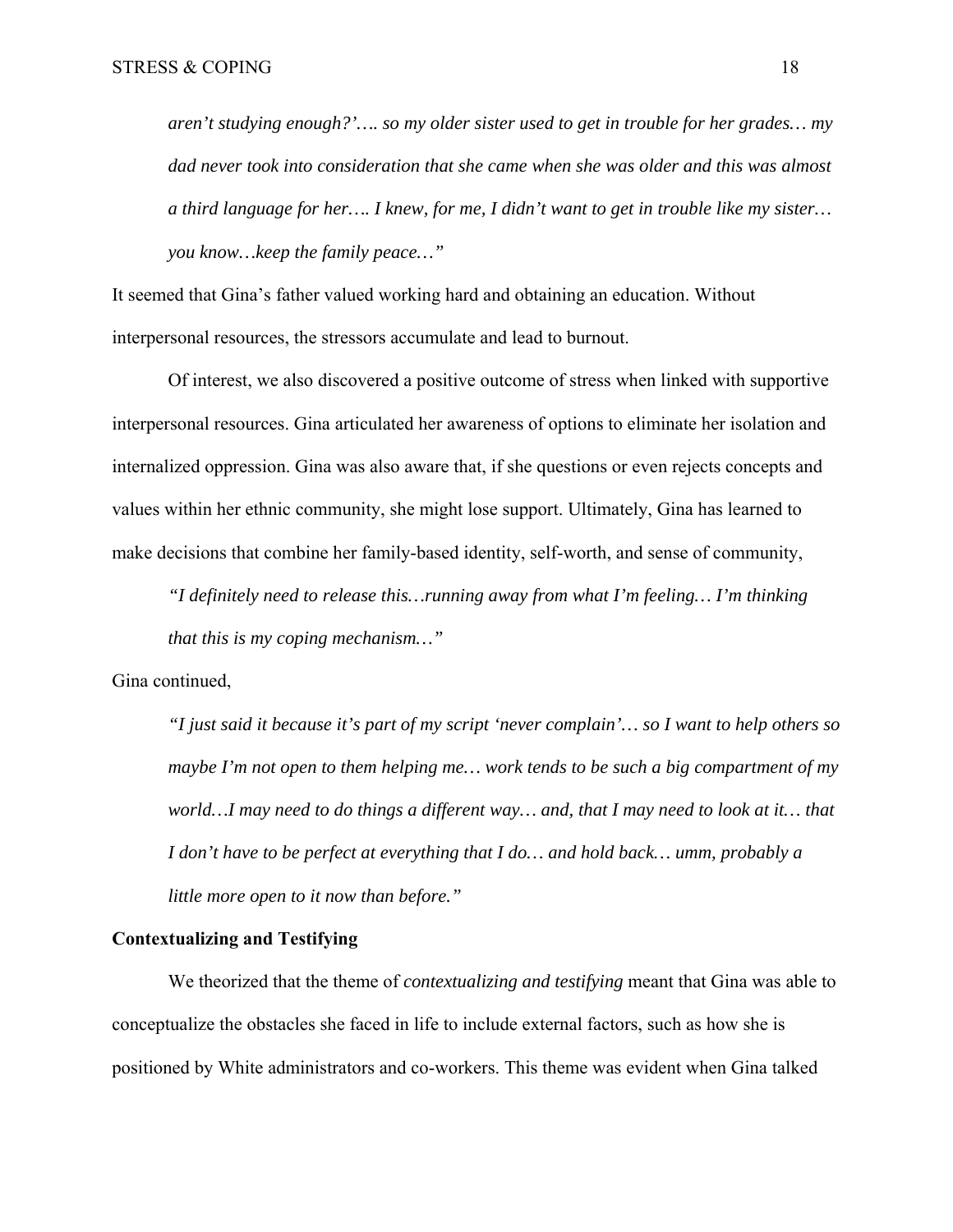about becoming empowered through the use of discourse with other women and supportive mentors. Gina shared her use of narratives, storytelling, and testifying to gain insight and cope with her experiences in higher education. Additionally, the two sub-themes, *resistance* and *testifying*, provide more clarity in how Gina copes with her positioning as an Afro-Caribbean woman in higher education.

**Resistance.** In response to a question about what causes stress, Gina replied,

Here, she seemed to articulate a conflict between her personal and familial values and those that are thrust upon her from the dominant culture*,* 

*"…it causes stress when the whole thing is completely incongruent…"* 

*"…umm, my perspective is we're all in it together, the academy's perspective is…each person is on their own survival."* 

These statements reflect her acculturative stress where the clash between Afro-Caribbean values (emphasizing collectivism and relational interdependency) and those in a more Westernized culture (emphasizing individualism) causes psychological distress.

*"Umm, there is always ah hidden agenda and there is a hierarchy…umm, so from that standpoint, it's, it's frustrating because they say they really believe in whatever you're doing and they want you to put a 100 plus in, and they really appreciate what you're doing. However, the actions, umm, do not uhh, compliment the work. So from that aspect that's very stress provoking."* 

Again, Gina referred to the incongruence she is experiencing in her work environment. However, despite the stress she experiences she continues to work and persevere, exemplifying resilience through resistance.

Gina expressed resistance and self-awareness while verbalizing her experience,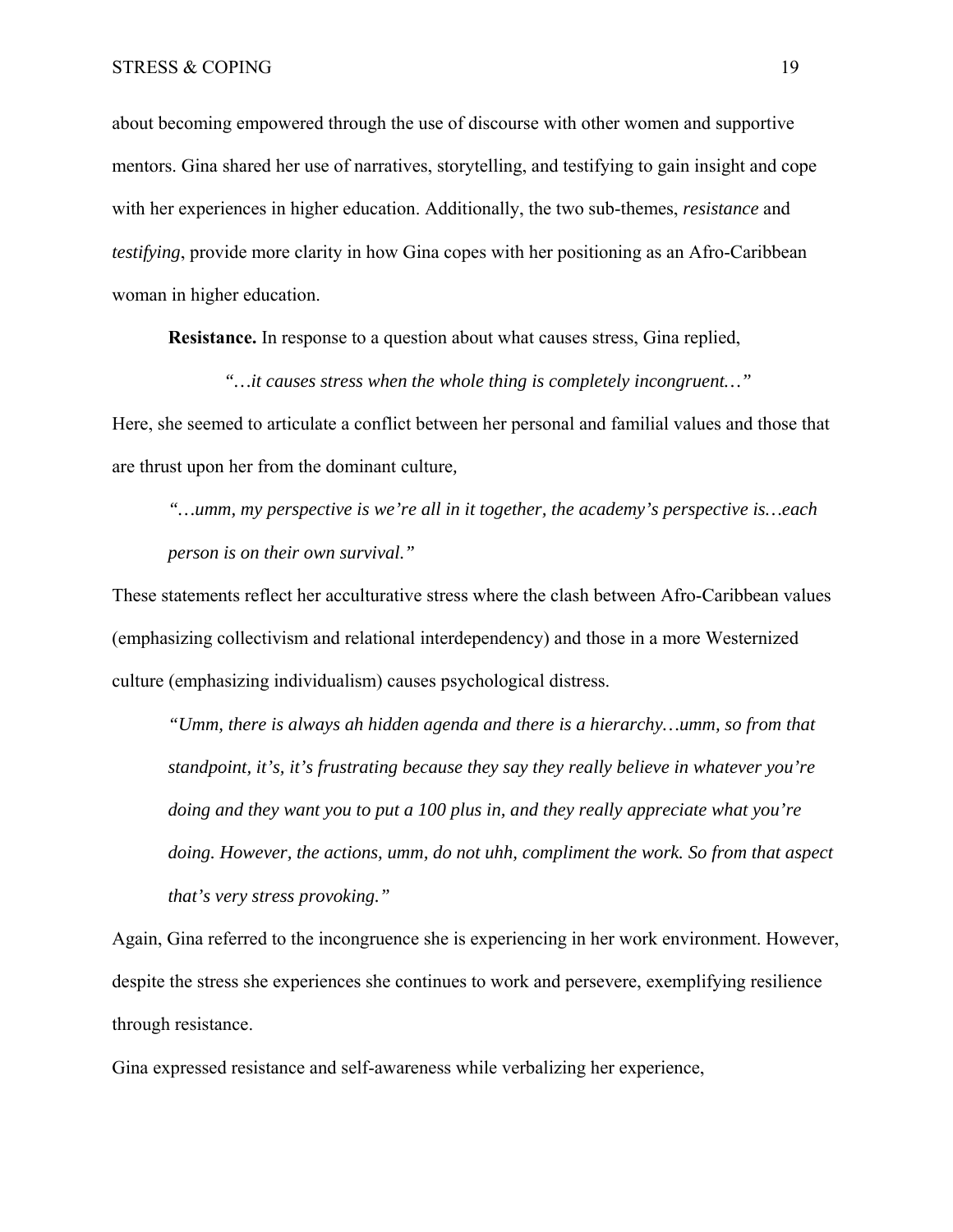*"…and so na, na, na I am going to show you I can make it through all, if that means I have to put more in there. That's what happens. But I think as you do that, I don't even think you know, that, I don't think you know how much of that is going on as you're doing it. Probably, when you are so far into it, you know you start giving them the five minutes, then the extra hour… 'ahh, what the heck?' Your week just went out the window forgetting personal stuff, you just, you start out with a little bit at a time. Giving more, more of yourself and before you know it… you kind of lose yourself in it. And that's where the boundaries can get skewed, so, I guess it is a reaction to the hegemony."* 

Elements of chronic stress, depersonalization, physical, mental and emotional exhaustion are embedded in Gina's response; she uses resistance to cope in her position as an Afro-Caribbean woman administrator in a PWI. Her testimony reflected in her internal dialogue, essential to the formation of knowledge (Self and Other) and identity (personal and engendered). Her stories offered insights into the meaning of those experiences. Her intersected values became meaningful rather than maladaptive, creating a need to do things in a different way so that she doesn't have to be perfect at everything.

**Testifying.** In response to the question about how her cultural identity aids in coping, Gina stated,

*"…Umm, umm, from the stance of how does my culture help me with umm, distress…my peers that are of similar backgrounds, umm well we'll not always all be that same culture, we share similarities, umm, come to a similar understanding…finding out that we all have the same types of stressors…it seems like all day long you're walking around keeping a smile on your face trying to pretend everything is ok. So, when you are able to be with people that understand those stressors and you can just be real about it."*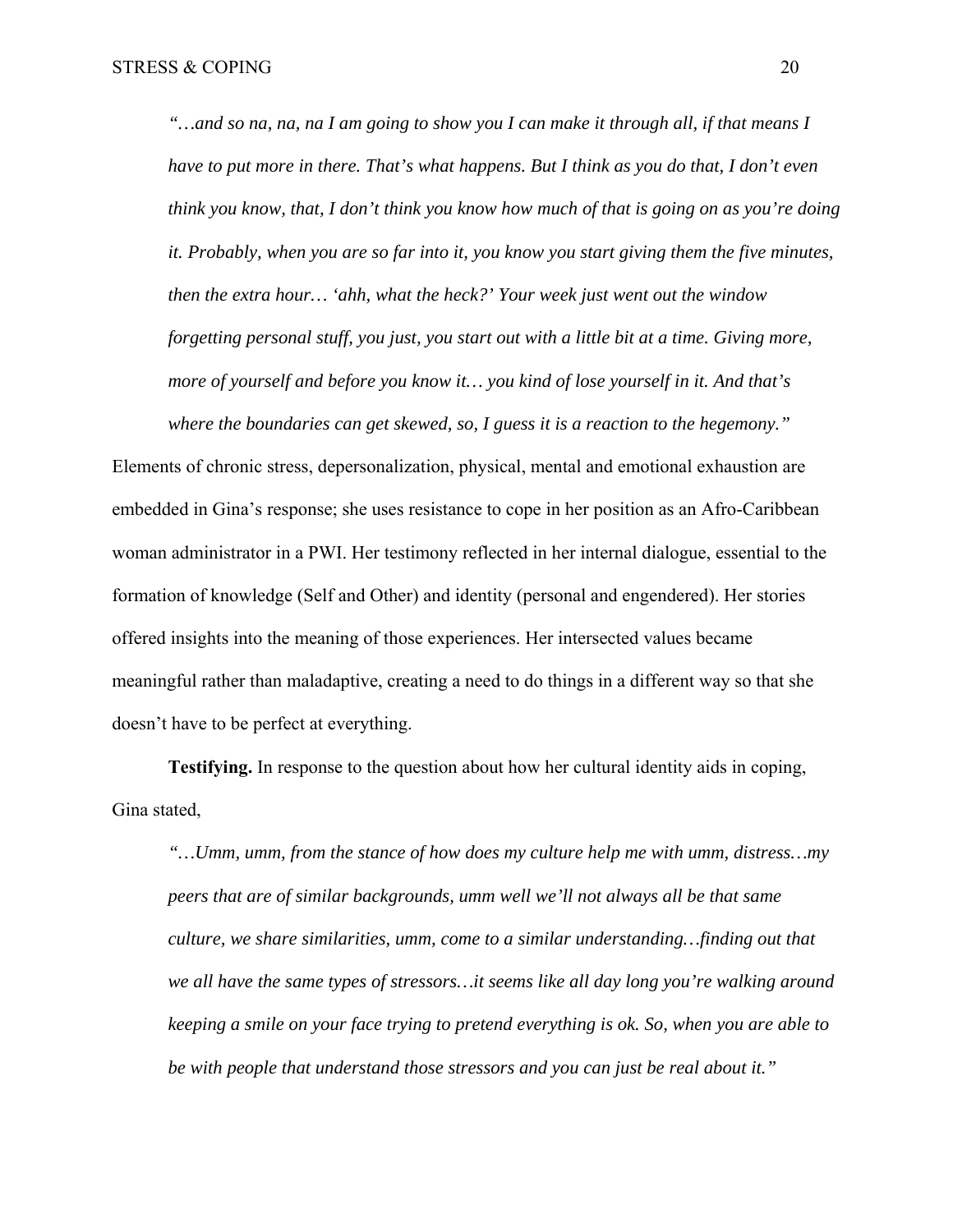Testifying allows Gina to tell her story, feel validated, establish a relational connection, and normalize her feelings and experiences with her peers from similar backgrounds. As illustrated in Relational Cultural theory, Gina expressed how testifying and connecting with others has allowed her to feel human against oppressive forces. Finally, testifying was an integral factor in coping for Gina, as a Black woman administrator because it provided a "corrective experience" by allowing her to tell her story within a supportive network.

*"Even if you can't change it, just to, just to be able to express it, umm there is a sense of freedom that comes with that; umm, there is a sense of peace of mind that comes with it. A lot of times, as I said earlier, I think umm, people will try to paint it as if you are being sensitive or you're not properly prepared, they try to make it seem like it is all on you. And so, when you find people that are having the same type of situation, it starts validating that it is not just you. It kind of normalizes some of those things you're feeling. And that is why I think it is important to talk about things."*

Gina's stories articulated her desires to engage in culturally connecting relationships. Gina stated,

*"…in that matter I felt supported and I wasn't in the trenches by myself… if we are real and really start discussing things, we start finding there are similarities that what is happening is kind of happening to all of us. So, when we come together, and we can… feel that we trust each other, we can really go there…"* 

As Gina talked about her support networks, she expressed how she copes,

*"…Umm, if you were able to make it where you're at and be in the academy, you did enough. Stop downing yourself…don't give up…it's not just about you."*

In summarizing her experiences, Gina stated,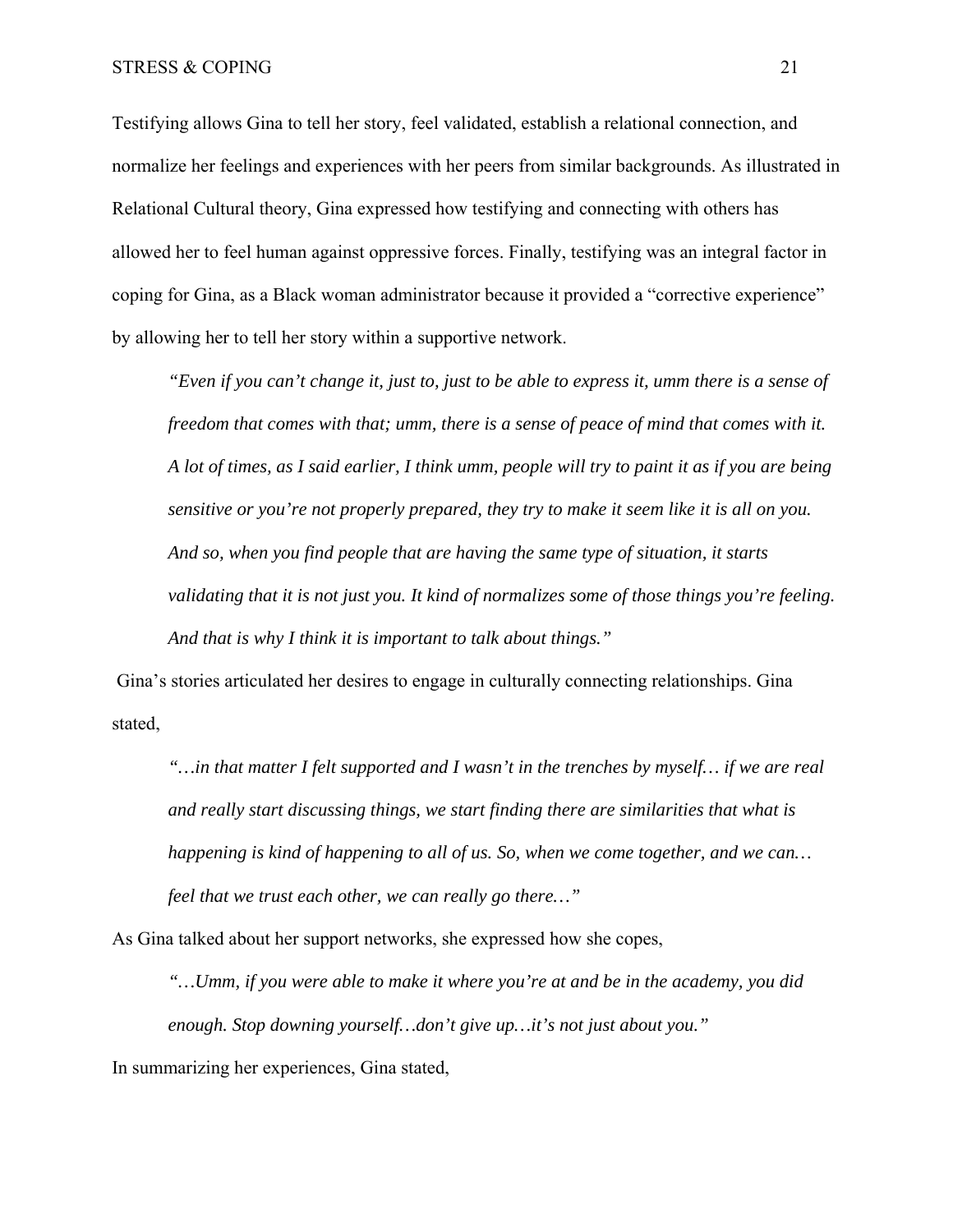*"…That it is very important to remember umm that it is a business and not personal. Like it is kind of umm difficult because you're dealing with people … since I care a lot about people, especially with what I was doing I was working with kids. Then I felt a certain sense of responsibility and umm that sense of responsibility carried into it…it became personal…I think there is an additional pressure to fit the bill that makes you exceed the expectations…umm part of that is from the institution and part of that is from within…"* 

Gina stated the importance of viewing the hegemony experienced in higher education as systemic, not personal. She articulated the need to balance one's sense of responsibility toward work with a commitment to one's self. Particular cultural values such as collectivist ideals and relational importance were evident when Gina talked about her "sense of responsibility from within."

*"…Part of my satisfaction is knowing that what I do is valued. I am real. And so I say what it is, I say what it is… I say it because I want to see it fixed. Umm, I just don't see the reason to keep the system running you know at half speed when simple changes could be made. If everybody kinda was on the same page and came together… you look at it and go, 'I am not going to be beaten,' and then you kind of go, 'ok, shake it off, I can do this.' In many ways, that is what the academy …wants… is for us to just kind of you know, just disappear, you know, just kind of give up… And I… and that I was good enough to get into the academy. Then, I am great enough to be successful in the academy, and that nobody is going to push me out."*

Based upon prior research in this area, issues of acculturative stress (Roysircar-Sodowsky & Maestas, 2000), spotlight anxiety and hypervisibility (Hartling, 2008), and the superwoman role (Woods-Giscombe, 2010) guided our initial analysis of the data. All three of these concepts were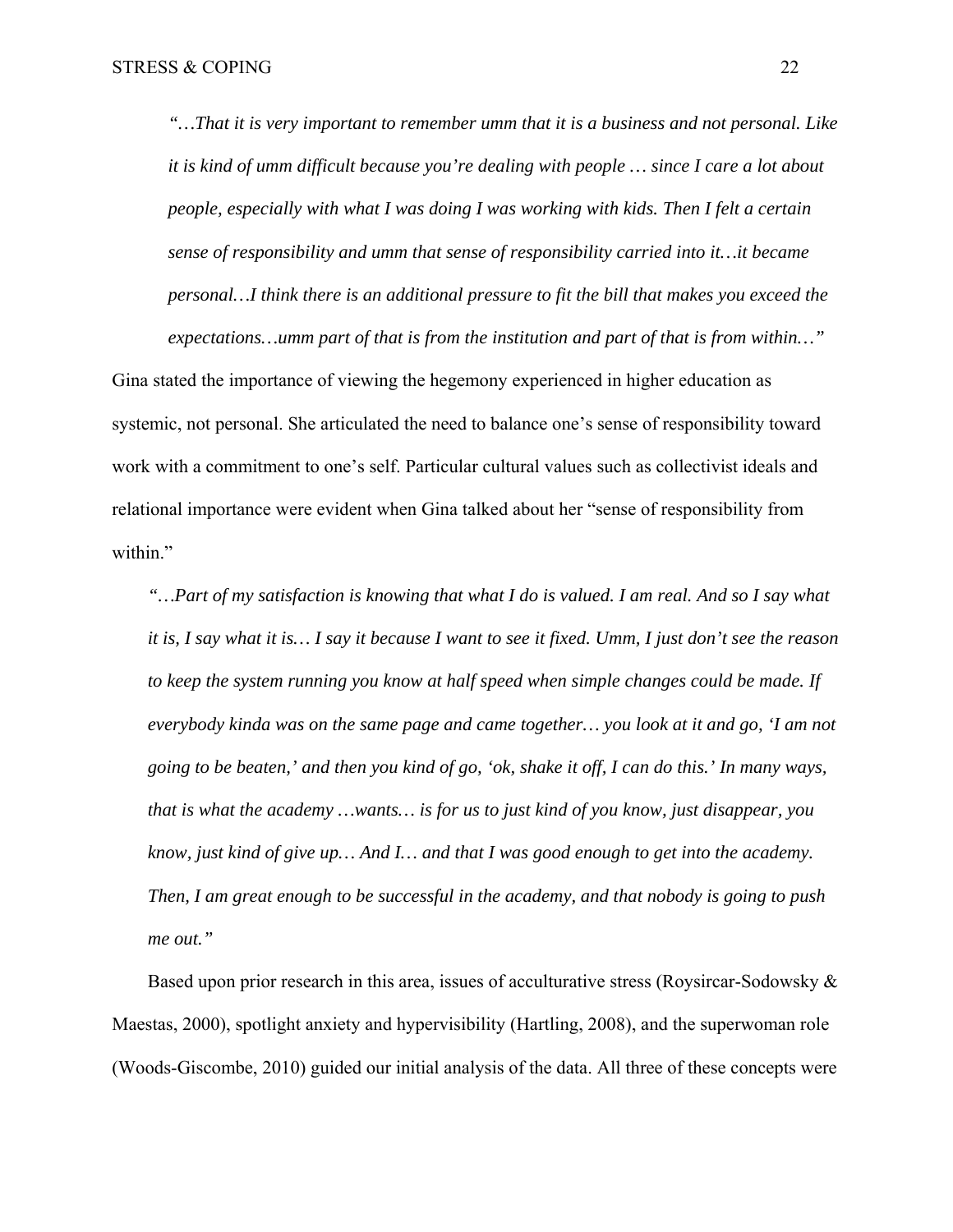found in this case study. Forms of resilience and coping, such as contextualizing her problems (Williams, 2005), relational coping (network support) and storytelling/testifying (Abrums, 2004) were evident in our participant's testimony. However other forms of coping, such as the use of prayer and religious values (Chatters et al., 2008), and the legacy of social justice in her community/family were not supported in this study.

#### **Discussion**

Based upon our analysis of the data, issues of marginalization were present and confirm prior research reporting the experiences of Black women administrators in higher education (Monzó & SooHoo, 2014; Patitu & Hinton, 2003). We also found three areas worthy of further investigation that could extend our understanding of stress and coping for Afro-Caribbean women administrators in the U.S. First, we found that Gina talked about issues of stress and burnout in the workplace as a multilayered experience, where job-related stress was on top of the acculturative stress, with hyperwork ethic stress serving as a top layer to her stressors. This finding extends prior research on stress and burnout for Black women in higher education. Second, in analyzing Gina's statements about the effects of hyperwork ethic on her overall wellbeing, this response may be both a form of coping and also serve as a stressor for her. Little has been written about hyperwork ethic for Afro-Caribbeans in the U.S. (Brice-Baker, 2005; Menos, 2005). Third, as Gina discussed her developmental awareness of systemic racism, she articulated more evidence of resistance and coping. Although the relationship between identity and coping has been explored for African American women (McCall, 2005; Shorter-Gooden, 2004), more research is needed to explore these concepts with Afro-Caribbean women in the U.S.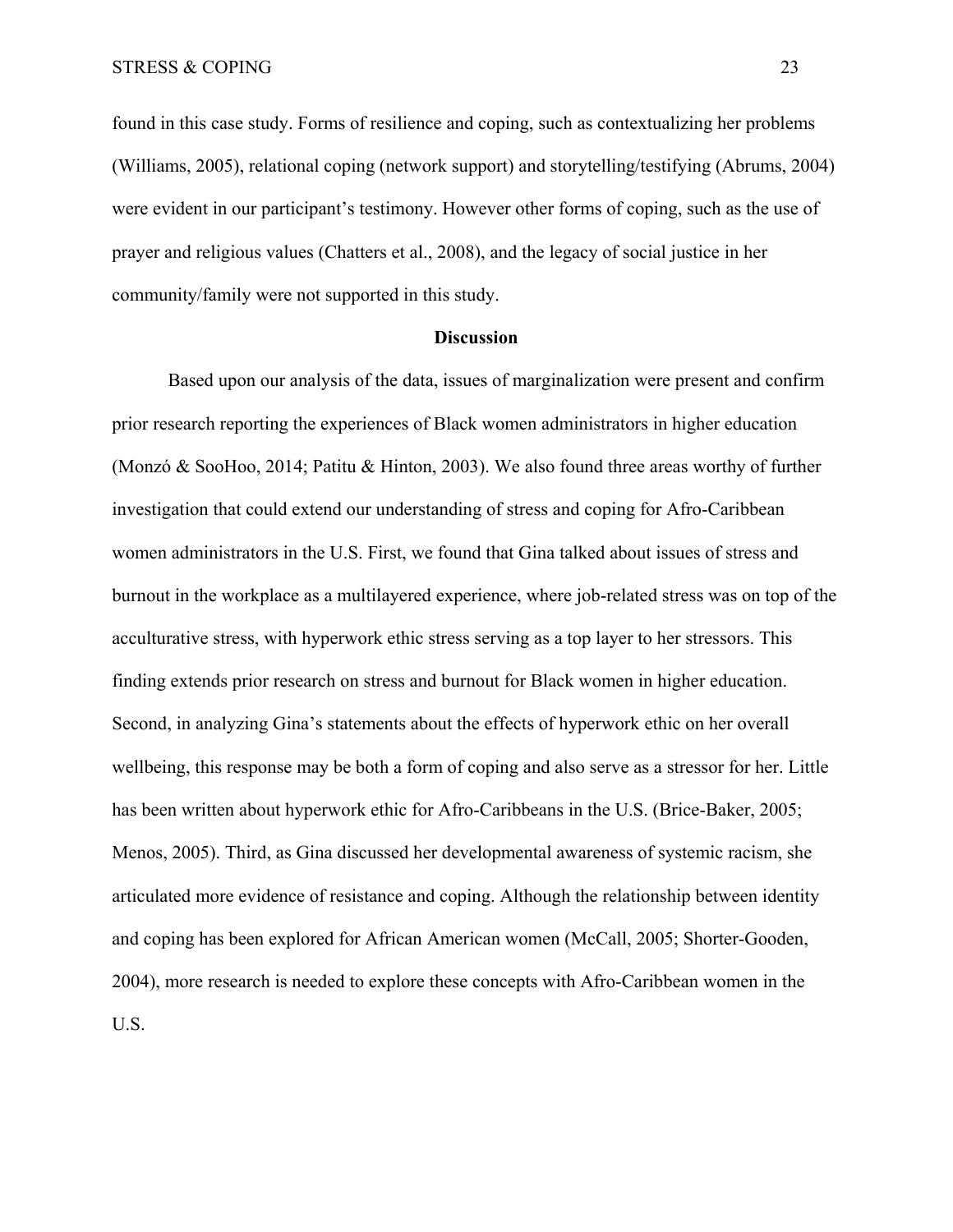# **Stress as a Multilayered Experience**

Based on what Gina expressed, her stress may be a multilayered experience, resulting in an accumulation of intersecting areas that can be difficult to separate out. Additionally, these intersectional areas (job-related stress, acculturative stress, and hyperwork stress) can be contributing to a heightened sense of tiredness and burnout (See Figure 1).

# **Figure 1. Stress as a Multilayered Experience**



**Job-related stress for Black women**. For our participant, Gina may be expending enormous amounts of energy managing how others perceive her. As proven in prior studies, these actions can be tiring and lead to burnout (Abel & Sewell, 1999; Monzó & SooHoo, 2014; Patitu & Hinton, 2003; Tytherleigh et al., 2005). As a Black woman, this spotlight anxiety seems to be correlative to hyper-visibility in which the coping response is to hide her true feelings about being marginalized within the workplace (Comstock et al., 2008). From a Womanist perspective,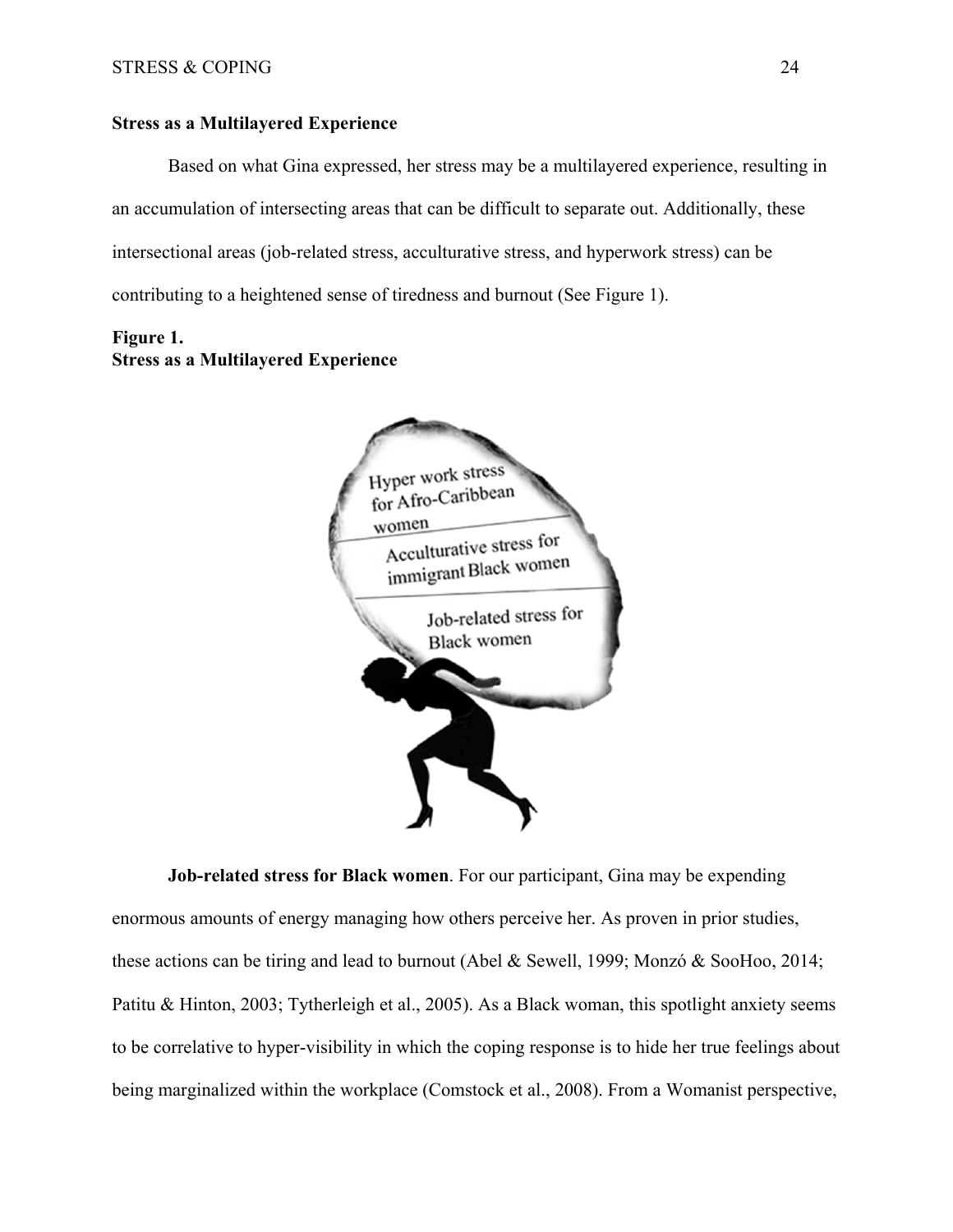Gina's identity as a woman, at least initially, did not significantly incorporate her racial identity as a Black person in the U.S. and the social positioning that is inherent in this society. This lack of awareness may contribute to her job-related stress. These findings are consistent with prior research about job-related stress (Tytherleigh et al., 2005). However, we believe that the other two findings related to issues of acculturative stress and hyper work ethic extend our understanding of the experiences of Afro-Caribbean women administrators at PWIs in the U.S.

**Acculturative stress**. As a Black woman who immigrated to the U.S. as a child and grew up in an immigrant household, Gina exhibits signs of acculturative stress. This is evident in her efforts to prove her worth, gain recognition, and be accepted by her supervisor and peers, most of whom are White and whom she believes represent dominant group beliefs and attitudes about women, people of color, and immigrants (Roysircar-Sodowsky & Maestas, 2000). These attitudes represent the striving superstar role and may be correlative to her symptoms acculturative stress as many first generation immigrants often embrace dominant culture ideals of equality, opportunity, and enterprise that are typically not applied to individuals from culturally marginalized groups (Sanchez, 2013). From the lens of intersectionality, this aggregated stress related to the workplace and acculturation may serve as additional stressors for Gina as an immigrant Black women in higher education. While scholars have investigated job-related stress for Black women and acculturative stress for immigrant Black women, very little is known about the interaction between the two and their impact on immigrant Black women administrators. Further investigation is warranted.

**Hyperwork stress**. Very little research in the area of hyper work stress has been offered, particularly in relation to Afro-Caribbean women administrators who may have multiple factors influencing the stress caused by this ethic. Moreover, Afro-Caribbean women administrators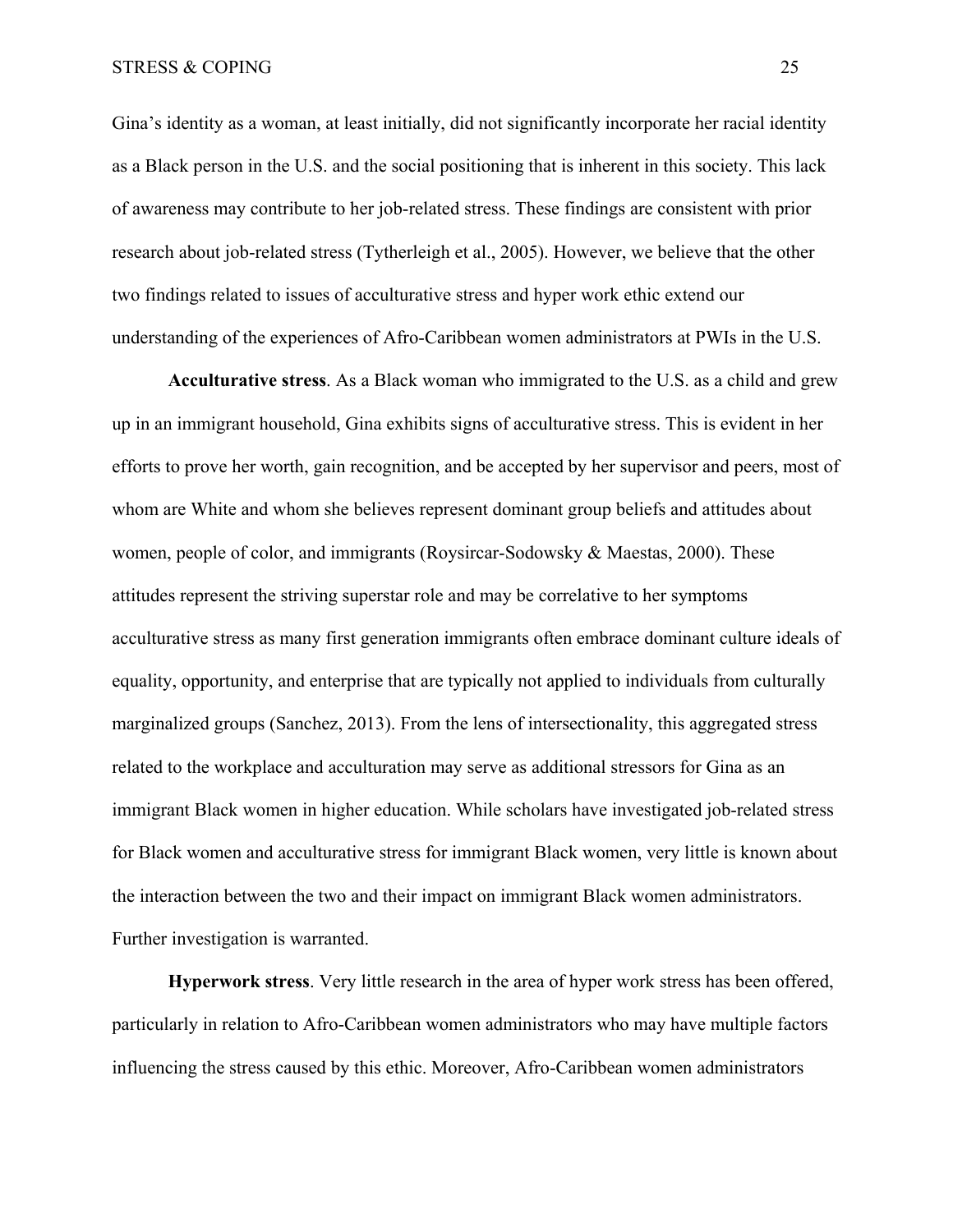may be experiencing stress in a multi-layered fashion whereby hyperwork stress is situated on top of acculturative stress that sits on top of job-related stress. Much more research is needed to fully explicate how the different types of stress impact Afro-Caribbean women administrators and how they cope in PWIs.

# **Hyperwork Ethic**

 Gina's disclosures in this case study, as a Black woman in higher education, show she may be presenting a dynamic interaction of behaviors that alternately reflects characteristics of the Superwoman role (Woods-Giscombe, 2010) and burnout (Tytherleigh et al., 2005). Such a cycle of extremely high and low performance behaviors might put her at risk for traumatic stress wherein there is a work-stress cycle of: work  $\rightarrow$  stress  $\rightarrow$  more work  $\rightarrow$  more stress  $\rightarrow$  burnout. The demands of the workplace along with non-work related environmental stressors due to social marginalization, often leads to more stress. If Gina responds to these stressors by working harder and longer, she is likely to increase her stress levels that may lead to emotional exhaustion and burnout. Thus, this hyperwork ethic that may be connected to ethnic values and can serve as coping also has some negative outcomes. Again, little is known about this concept of hyperwork ethic, particularly for Afro-Caribbeans living and working in the U.S. (Bryce-Baker, 2005; Menos, 2005). Additional investigation in this area is needed.

## **Racial Awareness and Coping**

Our participant was able to demonstrate resilience and coping through acts of resistance by contextualizing and testifying about hegemony in her work environment. Gina's colleagues may be misinterpreting her coping behaviors as combative. Given that, for Gina, her identity incorporates intersected identities, such as culture, gender, and class (Brah & Phoenix, 2004). Her persistence and commitment to survival in the workplace may require alternative strategies.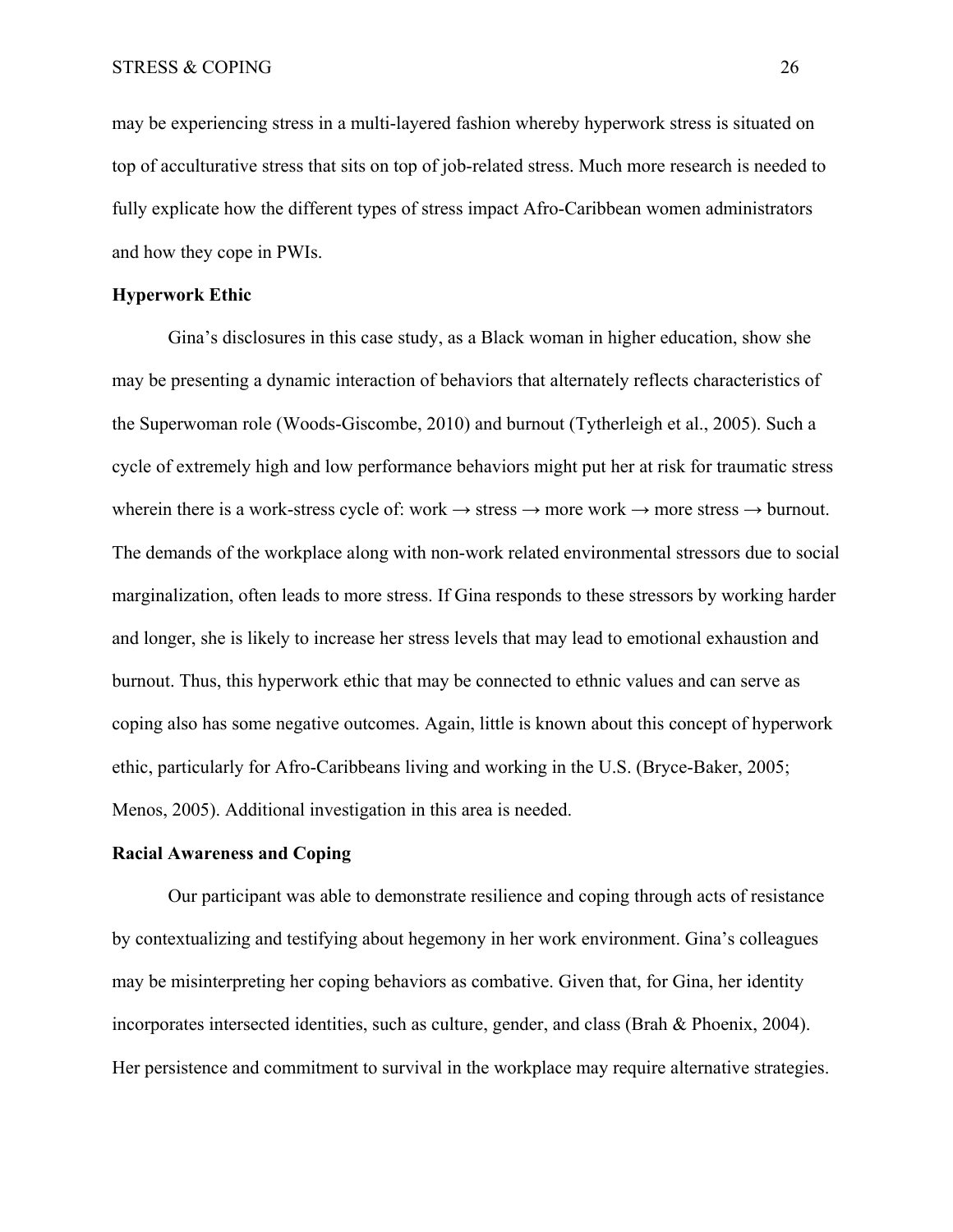Such divergent approaches to success in higher education may draw upon resistance and other social justice ideals (Lutz et al., 2013;Williams, 2005). Administrators who are unaware of ways in which Gina copes with work related stress may be losing out on opportunities to support her.

Gina seamlessly articulated her stress and anxiety associated with experiences in both her personal and work environments. Emergent work in the area of traumatic stress, oppression, and Black Americans discusses the high cost of discrimination (Carter, 2007; Paradies, 2006; Utsey, 1998). Researchers aver that racism, classism, and other forms of institutionalized prejudice can incur psychological distress and other injurious health consequences. Some identified outcomes of oppression have included depression, anxiety, interpersonal conflicts, high blood pressure, and hypertension (Din-Dzietham, Nembhard, Collins & Davis, 2004; Fang & Myers, 2001). Thus, it is in the best interests of higher education administrators to create less culturally hostile environments to increase employee satisfaction, wellbeing, and productivity. Given that burnout results when there is a depletion of emotional resources (Tytherleigh et al., 2005), Gina may be suffering from job-related chronic stress that erodes her mental, physical, and emotional health.

# **Future Research**

It would be beneficial to implement a follow up ethnographic study of Afro-Caribbean women administrators in higher education. Such a study would include focus group and semistructured individual interviews of this population. Additionally, holistic data from focus group and semi-structured individual interviews, observations, and archival information from websites, blogs, and newsletters would help to illuminate the experiences of these women. Ultimately, it would be important to isolate the key constructs that are related to issues of marginalization, stress, and coping for Afro-Caribbean women administrators in order to develop an instrument that could be sent out to a nationally representative sample. Soliciting self-reports on stress,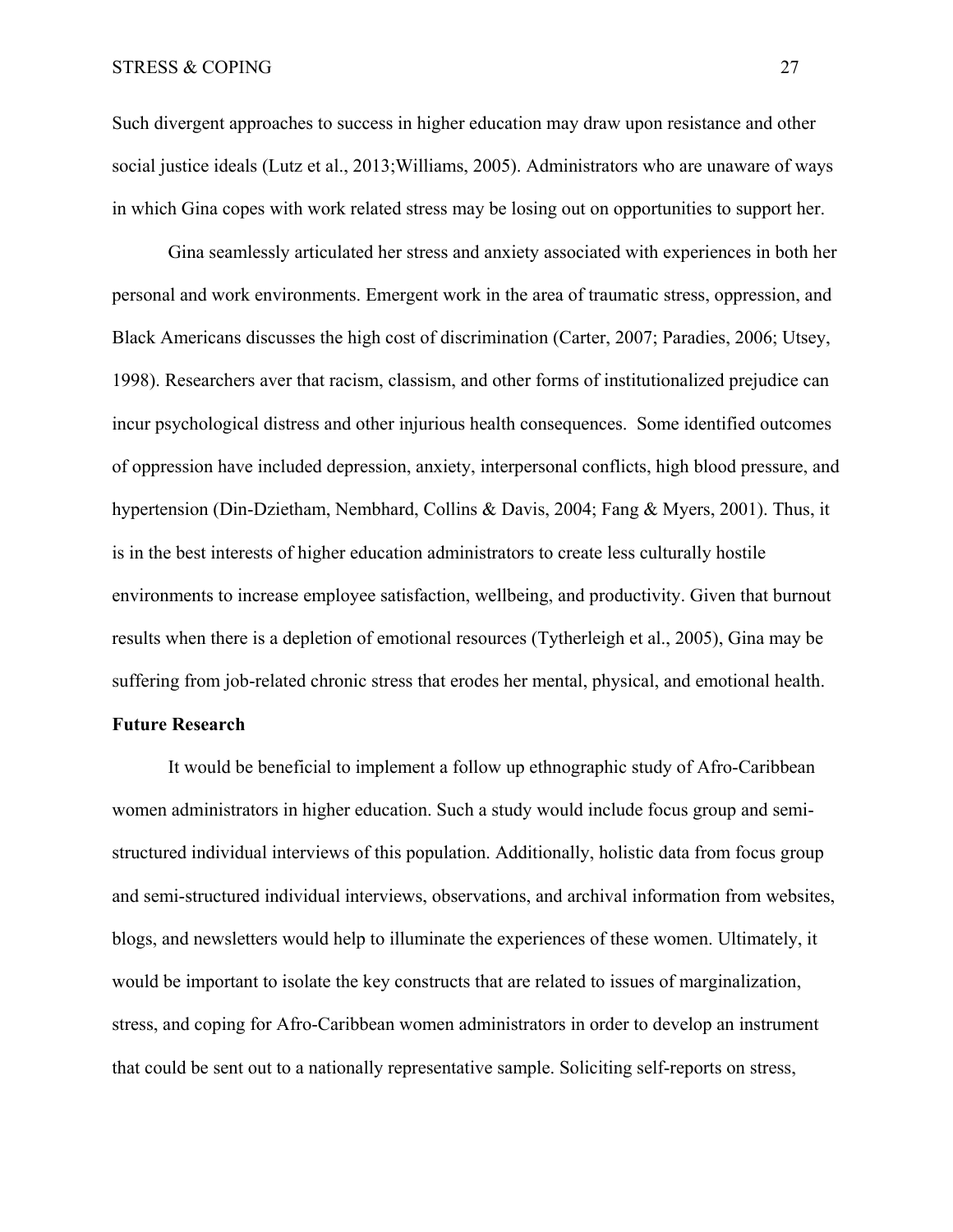coping, and identity would be beneficial in learning more about how Afro-Caribbean women administrators navigate the challenges in higher education.

In sum, this study provided an overview of the literature on stress and coping for Black woman administrators in higher education. From the lens of Relational Cultural Theory, we explored the perspectives of an Afro-Caribbean woman administrator employed at a PWI. Salient findings from this study suggest that stress and coping are complex issues for our participant. Future research that focuses Afro-Caribbean women administrators in higher education is recommended. One such a study could be in the form of a collective case study to further explore the experiences of this population.

Gina's experiences at a PWI reflect her resilience and challenges as an Afro-Caribbean woman. Her tenacity and commitment to the youth she serves and her ability to cope are reflected in a Haitian proverb that states:

…'*Nan tan grangou patat pa gen po'* ('During times of hunger, sweet potatoes have no skin') meaning that, [sic] when one is starving, one will eat anything, including the skin of a potato. This proverb conveys Haitians' strong will to survive even in the face of insurmountable troubles. For if poorly armed slaves could triumph over the once powerful French army, then no problem is so great that it cannot be resolved (Menos, 2005, pg. 129).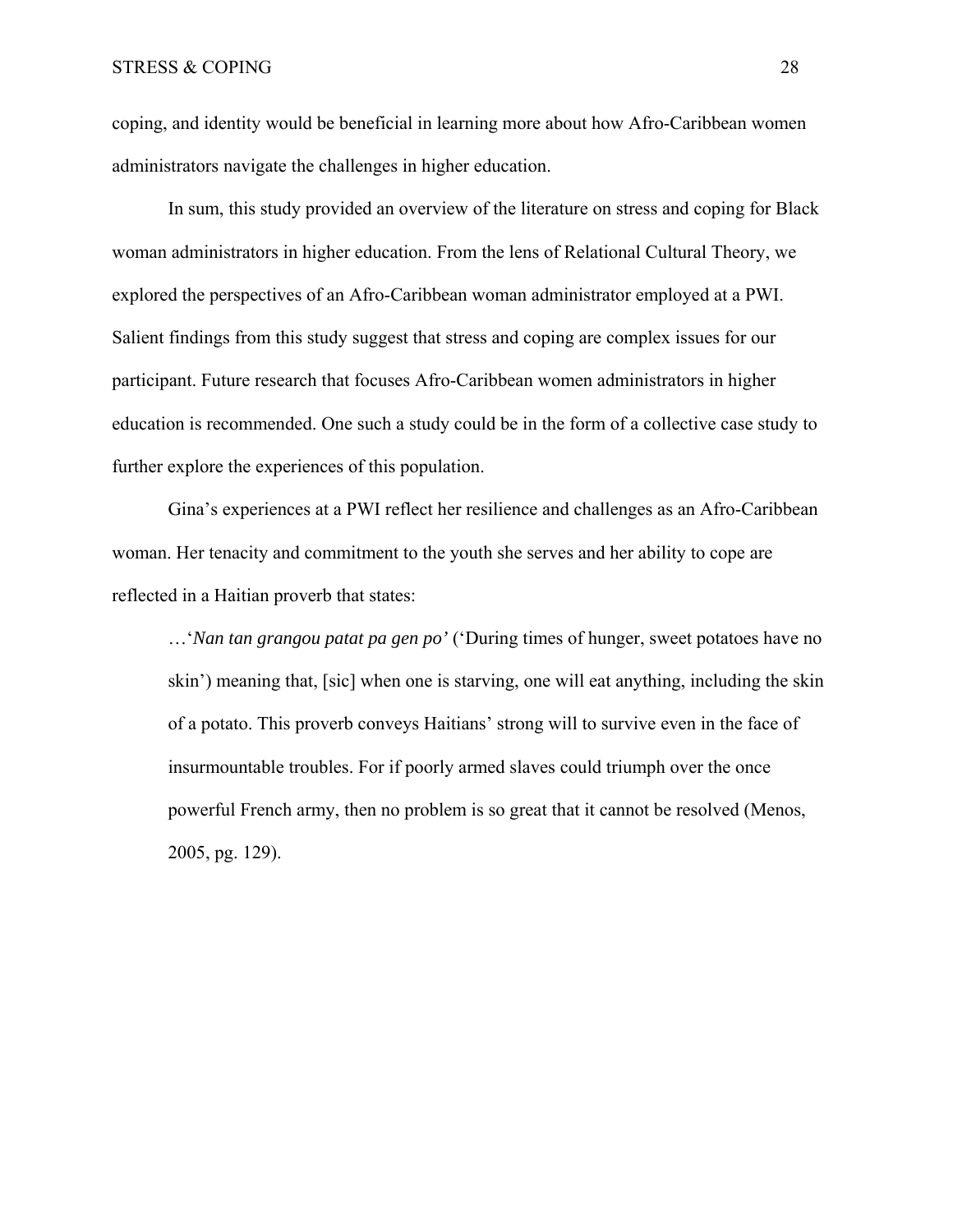#### **References**

Abel, M. H., & Sewell, J. (1999). Stress and burnout in rural and urban secondary school teachers. *Journal of Education Research*, *92*(5), 287-293.

DOI: 10.1080/00220679909597608

- Abrums, M. (2004). Faith and feminism: How African American women from a storefront church resist oppression in healthcare, *Advances in Nursing Science*, *27*(3), 187-201.
- American Council on Education. (2010). Minorities in higher education: Twenty-third status report. Washington, DC: American Council of Education Publishing
- Banks-Wallace, J. (2000). Womanist ways of knowing: Theoretical considerations for research with African American women. *Advances in Nursing Science, 22*(3), 33-45.
- Brah, A., & Phoenix, A. (2004). Ain't I a woman? Revisiting intersectionality. *Journal of International Women's Studies, 5*(3), 75-86.
- Brice-Baker, J. R. (1994). West Indian women: The Jamaican woman. In L. Comas-Diaz and B. Greene (Eds.), *Women of color: Integrating ethnic and gender identities in psychotherapy,* (pp. 139-160). New York & London: The Guilford Press.
- Brice-Baker, J. R. (2005). British West Indian families. In M. McGoldrick, J. Giordano, & N. Garcia-Preto (Eds.), *Ethnicity and family therapy,* (3rd ed., pp. 117-126). New York: The Guilford Press.
- Bridges, C. R. (1996). The characteristics of career achievement perceived by African-American college administrators. *Journal of Black Studies*, 26, 748-767.
- Burke, B., Cropper, A. & Harrison, P. (2000). Real or imagined: Black women's experiences in the Academy. *Community, Work, & Family, 3*(3), 297-310. DOI: 10.1080/13668800020006811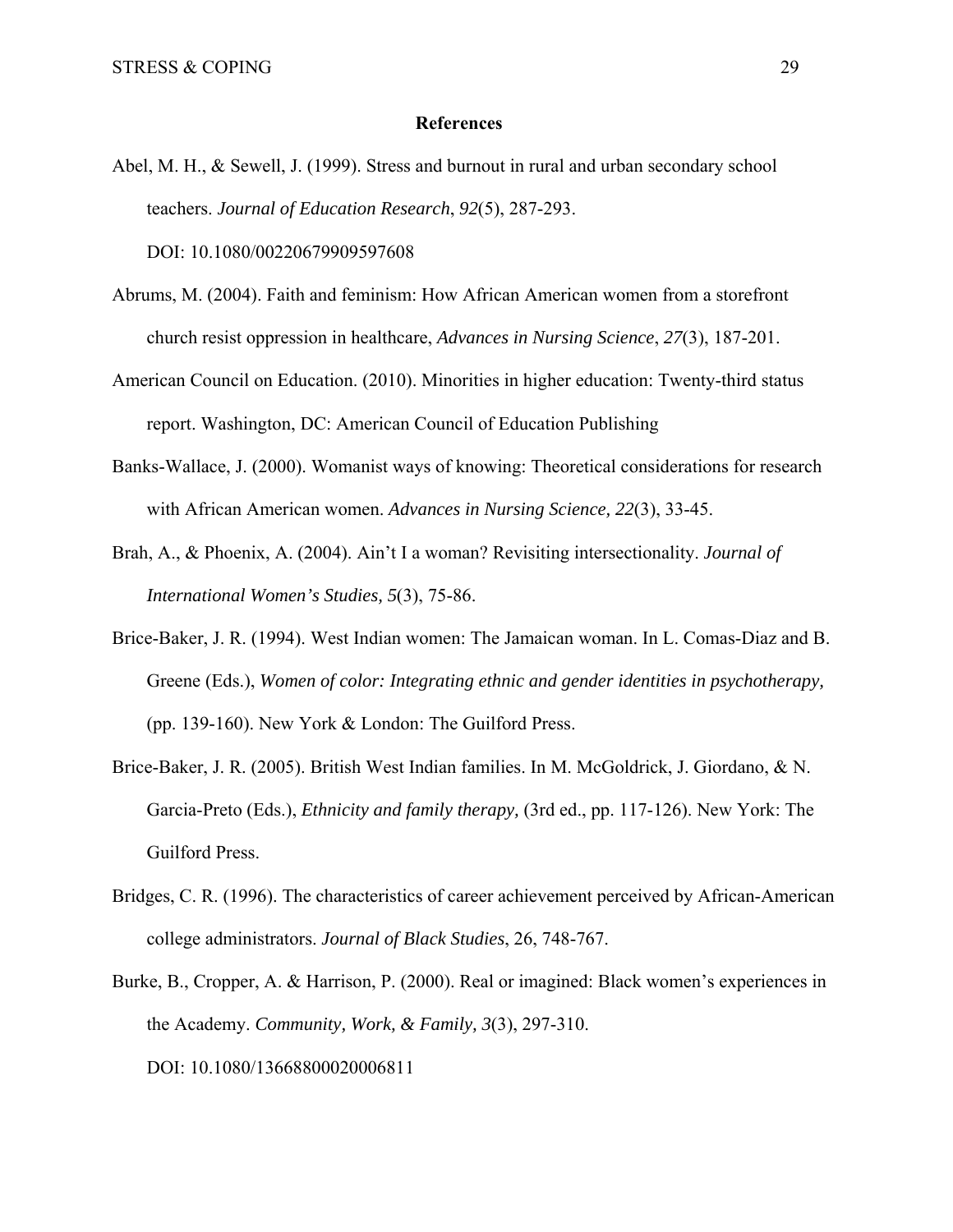- Carter, R. T. (2007). Racism and psychological and emotional injury: Recognizing and assessing race-based traumatic stress. *The Counseling Psychologist, 35*(1), 13-105. DOI: 10.1177/0011000006292033
- Chatters, L. M., Taylor, R. J., Jackson, J. S., & Lincoln, K. D. (2008). Religious coping among African Americans, Caribbean Blacks and non-Hispanic Whites. *Journal of Community Psychology, 36*(3), 371-386. DOI: 10.1002/jcop.20202
- Clay, L., Olatunji, C., & Cooley, S. (2001). *Keeping the story alive: Narrative in the African-American church and community. Educational Resource Information Clearinghouse, ERIC*  No: ED462666, 1-9.
- Collins, P. H. (2000). *Black feminist thought: Knowledge, consciousness, and the politics of empowerment* (2nd ed.)*.* New York: Routledge.
- Comstock, D. L., Hammer, T. R., Strentzsch, J., Cannon, K., Parsons, J., & Salazar, G. (2008). Relational-cultural theory: A framework for bridging relational, multicultural, and social justice competencies. *Journal of Counseling & Development, 86(3),* 279-287. DOI: 10.1002/j.1556-6678.2008.tb00510.x
- Creswell, J. W. (2015). E*ducational research: Planning, conducting, and evaluating quantitative*
- Crowe, S., Cresswell, K., Robertson, A., Huby, G., Avery, A., & Sheikh, A. (2011). The case study approach. *BMC Medical Research Methodology*, *11*(1), 100. DOI: 10.1186/1471-2288-11-100

*and qualitative research* (5th ed.)*.* Upper Saddle River, NJ: Pearson Education, Inc.

Daniel, J. (2009). African-American women's journey to academia and their experiences as occupational therapy professors. *McNair Scholars Research Journal, 2*(1), 1-19.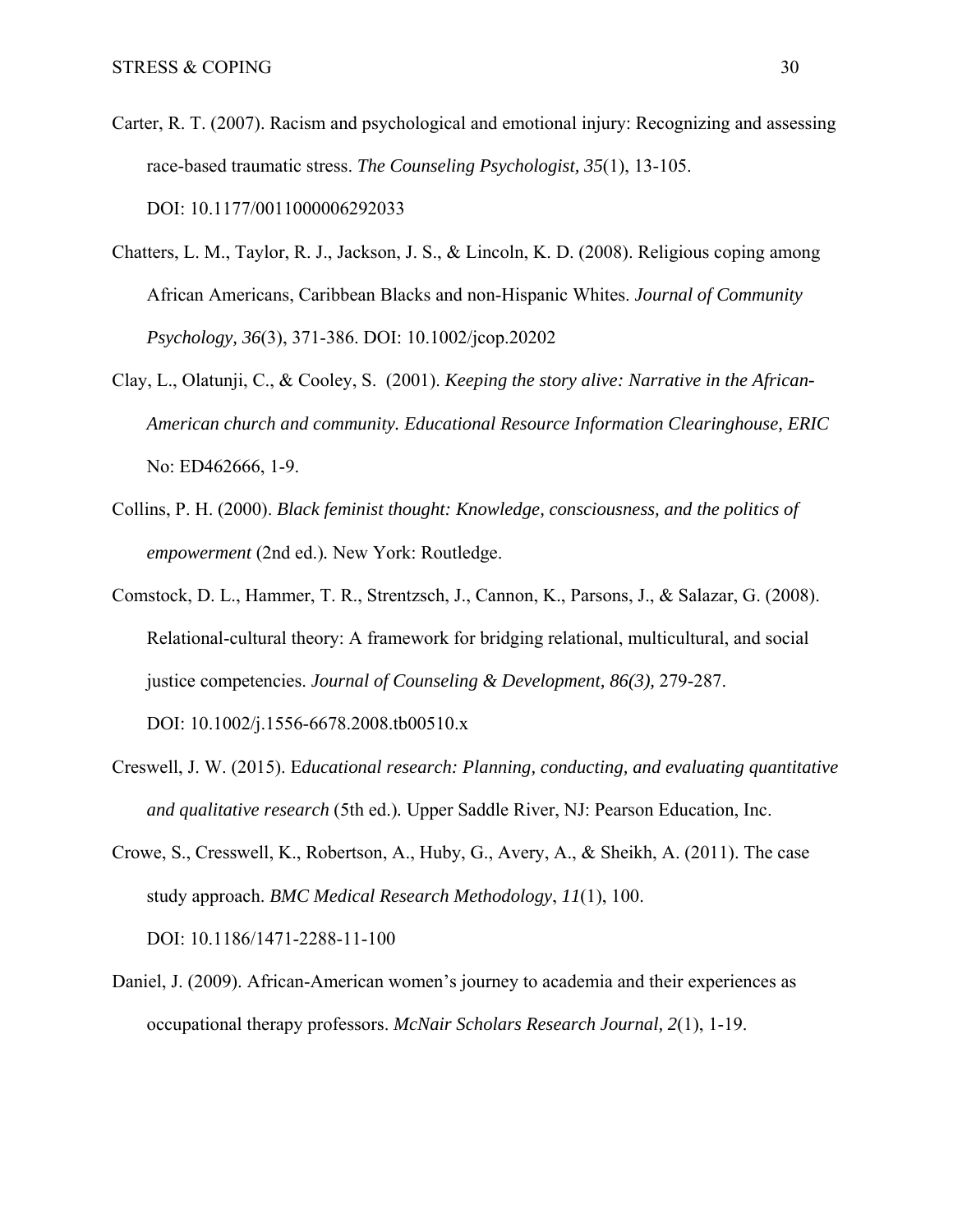- Din-Dzietham, R., Nembhard, W. N., Collins, R., & Davis, S. K. (2004). Perceived stress following race-based discrimination at work is associated with hypertension in African– Americans: The metro Atlanta heart disease study, 1999-2001. *Social Science & Medicine*, *58*(3), 449-461. DOI: 10.1016/S0277-9536(03)00211-9
- Dowdy, J. K. (2008). Fire & ice: The wisdom of black women in the academy. *New Horizons in Adult Education & Human Resource Development*, *22*, 24-43. DOI: 10.1002/nha3.10297
- Duffey,  $T_{\text{L}}$ , & Somody, C. (2011). The role of relational-cultural theory in mental health counseling. *Journal of Mental Health Counseling, 33*(3), 223-242.
- Fang, C. Y., & Myers, H. F. (2001). The effects of racial stressors and hostility on cardiovascular reactivity in African American and Caucasian men. *Health Psychology, 20*(1), 64-70. DOI: 10.1037/0278-6133.20.1.64
- Fischer, A. R., & Shaw, C. M. (1999). African Americans' mental health and perceptions of racist discrimination: The moderating effects of racial socialization experiences and selfesteem. *Journal of Counseling Psychology, 46*(3), 395-407.

DOI: 10.1037/0022-0167.46.3.395

- Frey, L. L. (2013). Relational-cultural therapy: Theory, research, and application to counseling competencies. *Professional Psychology: Research and Practice*, *44*(3), 177-185. DOI: 10.1037/a0033121
- Georgiou, D., & Carspecken, P. F. (2002). Critical ethnography and ecological psychology: Conceptual and empirical explorations of a synthesis. *Qualitative Inquiry, 8*, 688-706. DOI: 10.1177/1077800402238074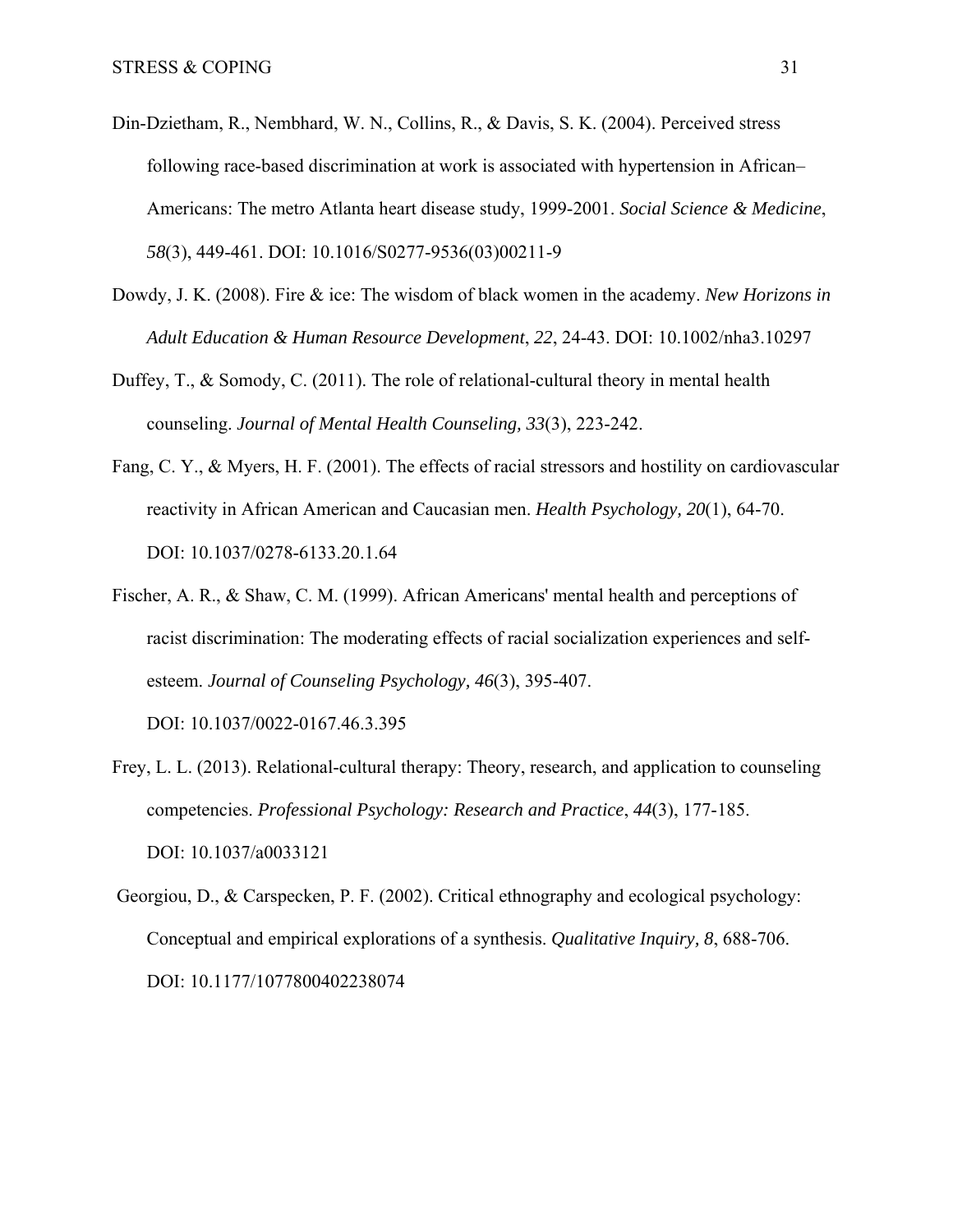- Grant, C. M., & Simmons, J. C. (2008). Narratives on experiences of African-American women in the academy: Conceptualizing effective mentoring relationships of doctoral student and faculty. *International Journal of Qualitative Studies in Education, 21*, 501- 517.
- Gregory, S. T. (2001). Black faculty women in the academy: History, status, and future. *The Journal of Negro Education, 70*, 124-138.
- Goldstein, D. G., & Gigerenzer, G. (2002). Models of ecological rationality: The recognition heuristic. *Psychological Review, 109*(1), 75-90. DOI: 10.1037//0033-295X.109.1.75
- Harley, D. A. (2008). Maids of academe: African American women faculty at predominately white institutions. *Journal of African American Studies, 12*(1), 19–36. DOI 10.1007/s12111-007-9030-5
- Hartling, L. M. (2008). Strengthening resilience in a risky world: It's all about relationships. *Women & Therapy, 31*(2-4), 51-70. DOI: 10.1080/02703140802145870
- Heath, C. D. (2006). A womanist approach to understanding and assessing the relationship between spirituality and mental health. *Mental Health, Religion & Culture*, 9, 155-170. DOI: 10.1080/13694670500116938
- Hunn, V. L., & Craig, C. D. (2009). Depression, sociocultural factors, and African American women. *Journal of Multicultural Counseling & Development, 37*(2), 83-93. DOI: 10.1002/j.2161-1912.2009.tb00093.x

Jackson, A. P., & Sears, S. J. (1992). Implications of an Africentric worldview in reducing stress for African American women. *Journal of Counseling & Development, 71*(2), 184-190. DOI: 10.1002/j.1556-6676.1992.tb02196.x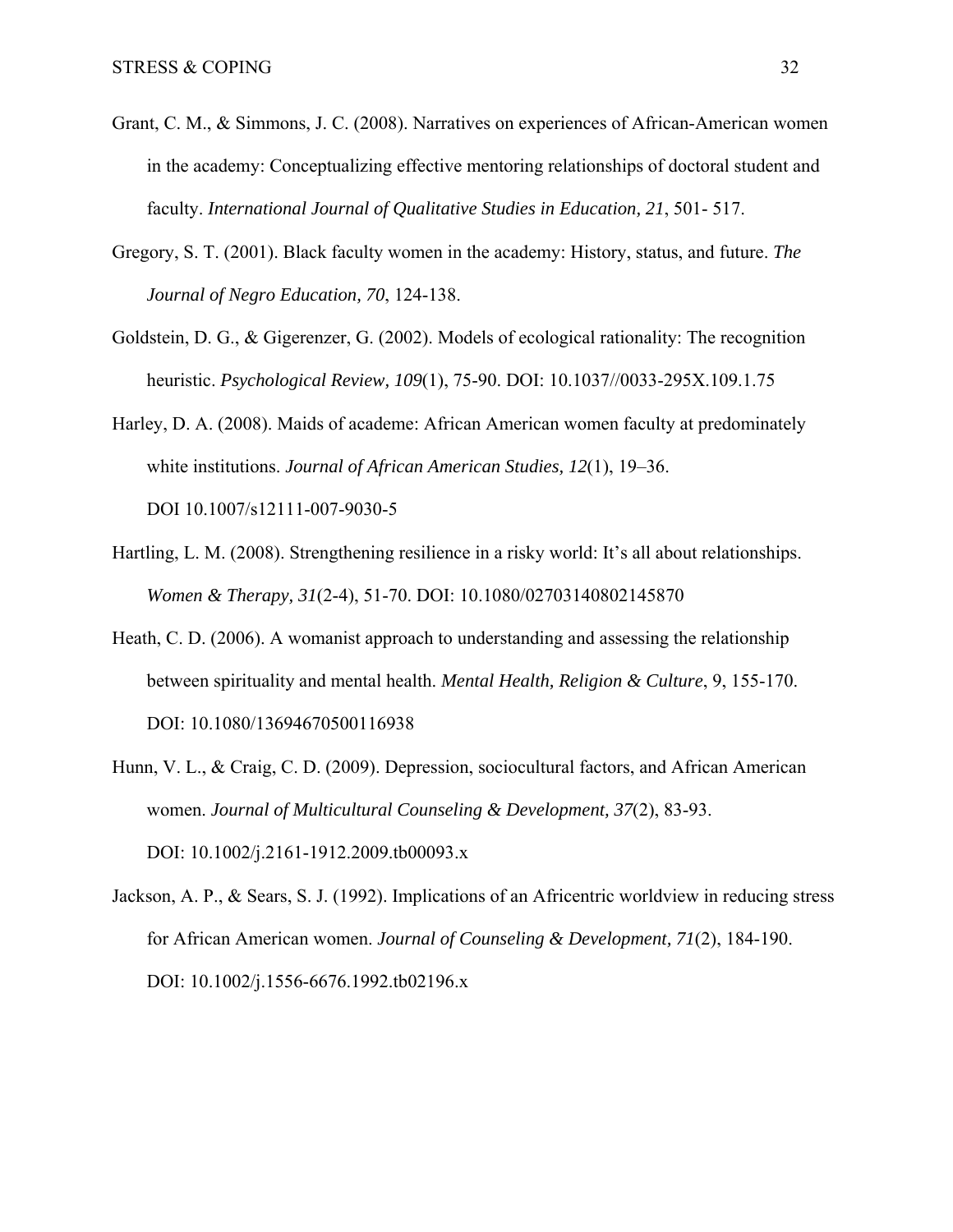- Jackson, J. F. L. (2001). Retention of African American administrators at predominantly white institutions: Using professional growth factors to inform the discussion. *College & University, 78*, 11-16.
- Kincheloe, J. L., & McLaren, P. (2000). Rethinking critical theory and qualitative research. In N. K. Denzin, & Y. S. Lincoln (Eds.), *Handbook of qualitative research* (pp. 279–313). Thousand Oaks, CA: Sage.
- Lutz, K. F., Hassouneh, D., Akeroyd, J., & Beckett, A. K. (2013). Balancing survival and resistance: Experiences of faculty of color in predominantly Euro American schools of nursing. *Journal of Diversity in Higher Education*, *6*(2), 127-146. DOI: 10.1037/a0032364
- Maslach, C., & Leiter, M. P. (2008). Early predictors of job burnout and engagement. *Journal of Applied Psychology, 93*(3), 498-512. DOI: 10.1037/0021-9010.93.3.498
- Mattis, J. S. (2002). Religion and spirituality in the meaning–making and coping experiences of African American women: A qualitative analysis. *Psychology of Women Quarterly, 26*(4), 309–321. DOI: 10.1111/1471-6402.t01-2-00070
- McCall, L. (2005). The complexity of intersectionality. *Signs*, *40*(1), 1771-1800.
- Menos, J. (2005). Haitian families. In M. McGoldrick, J. Giordano, & N. Garcia-Preto (Eds.), *Ethnicity and family therapy,* (3rd ed., pp. 127-136). New York: The Guilford Press.
- Monzó, L. D., & SooHoo, S. (2014). Translating the academy: Learning the racialized languages of academia. *Journal of Diversity in Higher Education*, *7*(3), 147-165. DOI: 10.1037/a0037400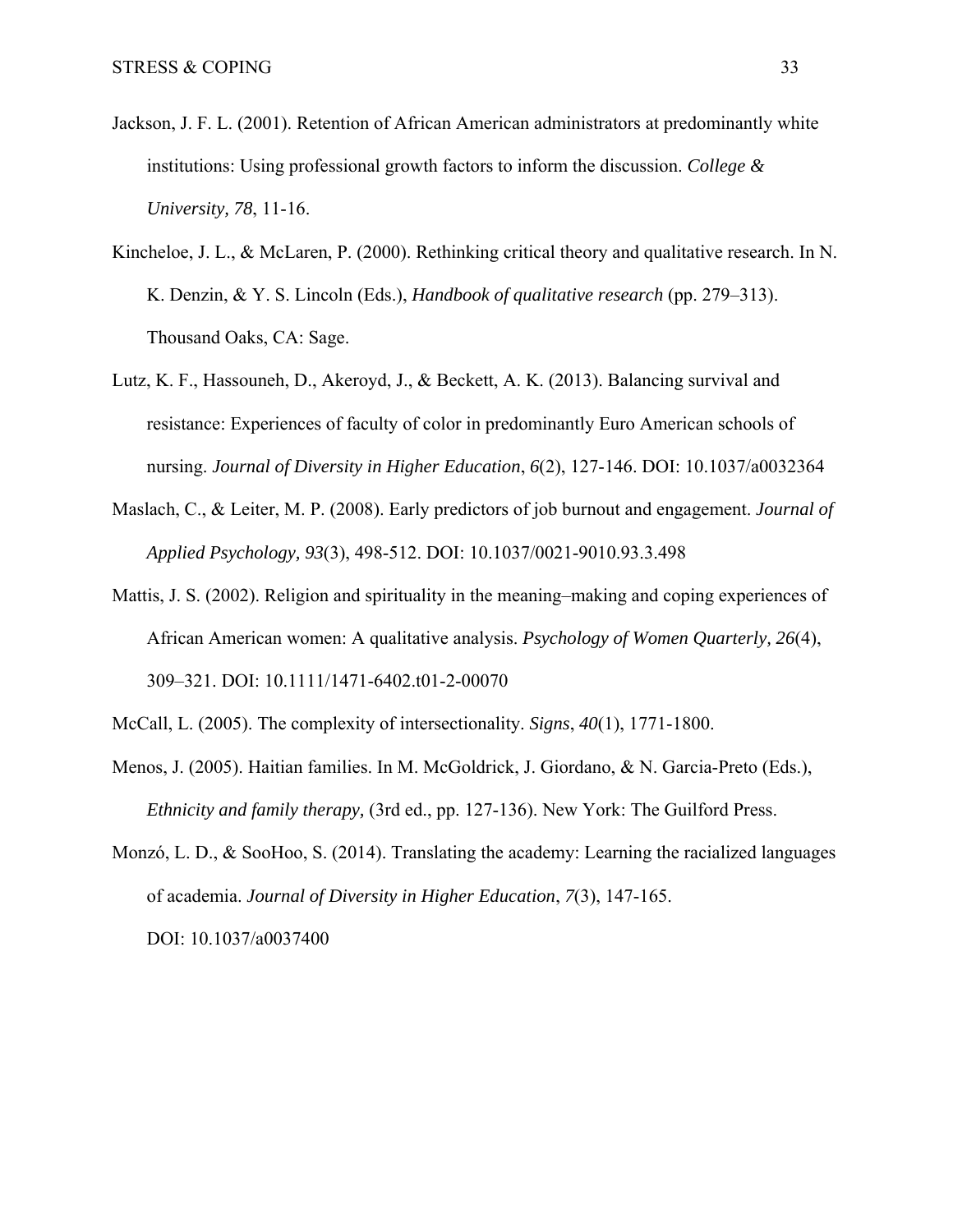- National Center for Education Statistics, Integrated Postsecondary Education Data System. (2015). Full-time faculty in degree-granting postsecondary institutions, by race/ethnicity, sex, and academic rank: Fall 2009, fall 2011, and fall 2013. Retrieved from http://nces.ed.gov/programs/digest/d14/tables/dt14\_315.20.asp
- National Center for Education Statistics, Integrated Postsecondary Education Data System. (2012). Employees in degree-granting postsecondary institutions, by race/ethnicity, sex, employment status, control and level of institution, and primary occupation: Fall 2011. Retrieved from http://nces.ed.gov/programs/digest/d13/tables/dt13\_314.40.asp
- Paradies, Y. (2006). A systematic review of empirical research on self-reported racism and health. *International Journal of Epidemiology, 35,* 888-901. DOI: 10.1093/ije/dyl056
- Patitu, C. L., & Hinton, K. G. (2003). The experiences of African American women faculty and administrators in higher education: Has anything changed? *New Directions for Student Services, 104*, 79-93. DOI: 10.1002/ss.109
- Portman, T. A. A., & Garrett, M. T. (2005). Beloved women: Nurturing the sacred fire of leadership from an American Indian perspective. *Journal of Counseling & Development, 83*(3), 284-291. DOI: 10.1002/j.1556-6678.2005.tb00345.x
- Pyne, K. B., & Means, D. R. (2013). Underrepresented and in/visible: A Hispanic firstgeneration student's narratives of college. *Journal of Diversity in Higher Education*, 6(3), 186-198. DOI: 10.1037/a0034115
- Roysircar-Sodowsky, G., & Maestas, M. V. (2000). Acculturation, ethnic identity, and acculturative stress: Evidence and measurement. In R. H. Dana (Ed.), *Handbook of crosscultural and multicultural personality assessment* (pp. 131-172). Mahwah, NJ: Lawrence Erlbaum Associates.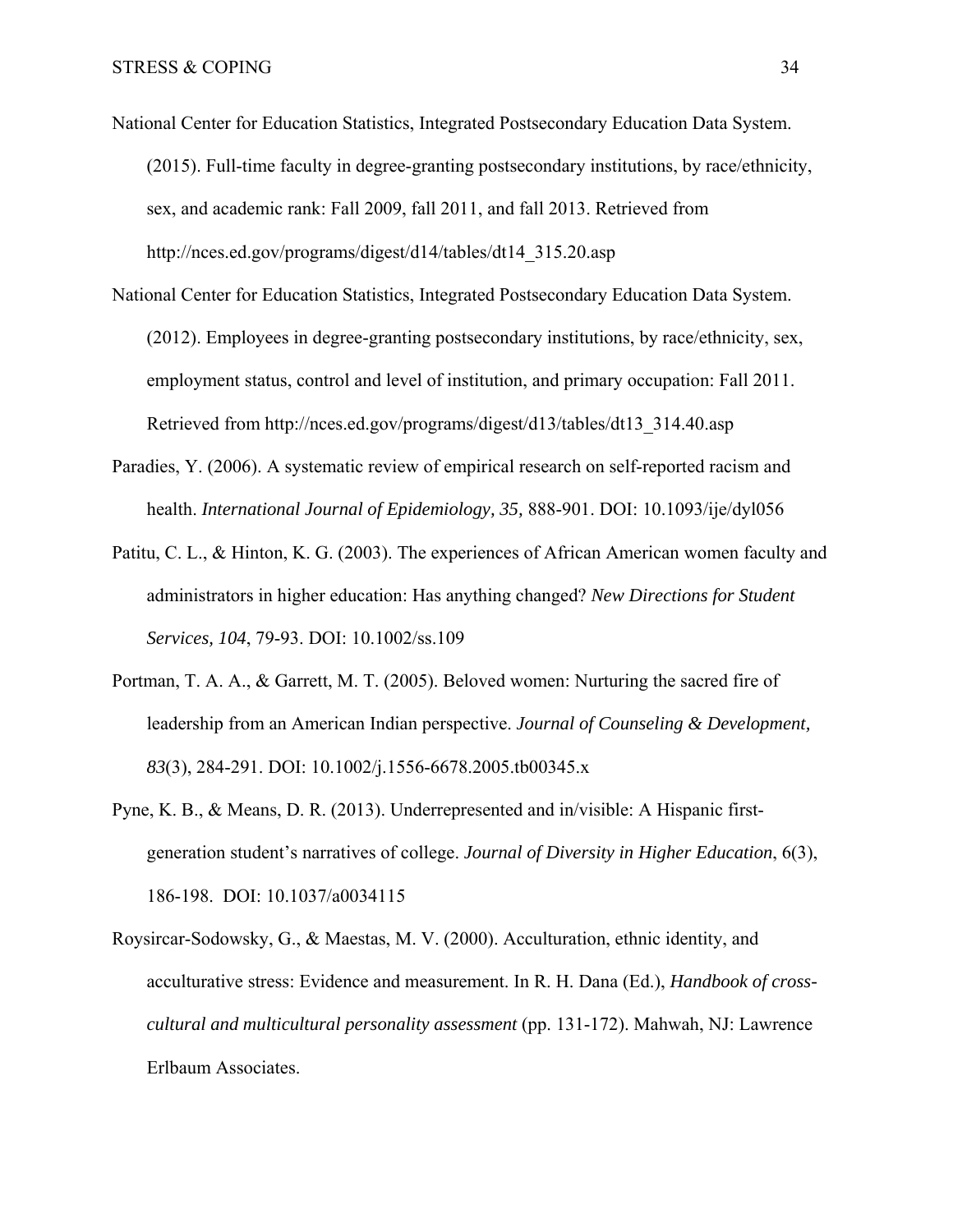- Ryu, M. (2010). Minorities in higher education: twenty- fourth status report. Washinton, D.C: American Council on Education.
- Samuels, G. M., & Ross-Sheriff, F. (2008). Identity, oppression, and power: feminisms and intersectionality theory. *Affilia: Journal of Women and Social Work*, 23, 5-9. DOI: 10.1177/0886109907310475
- Sanchez, D. (2013). Racial and ego identity development in Black Caribbean college students. *Journal of Diversity in Higher Education*, *6*(2), 115-126. DOI: 10.1037/a0031684
- Shorter-Gooden, K. (2004). Multiple resistance strategies: How African American women cope with racism and sexism. *Journal of Black Psychology*, *30*(3), 406-425.
- Thomas, G. D., & Hollenshead, C. (2001). Resisting from the margins: The coping strategies of Black women and other women of color faculty members at a research university. *Journal of Negro Education, 70*(3), 166-175*.*
- Turner, C. S. V., & González, J. C., & Wong, K. (2011). Faculty women of color: The critical nexus of race and gender. *Journal of Diversity in Higher Education*, *4*(4), 199-211. DOI: 10.1037/a0024630
- Turner, C. S. V., González, J. C., & Wood, J. L. (2008). Faculty of color in academe: What 20 years of literature tells us. *Journal of Diversity in Higher Education*, *1*(3), 139-168. DOI: 10.1037/a0012837
- Tytherleigh, M. Y., Webb, C., Cooper, C. L., & Ricketts, C. (2005). Occupational stress in UK higher education institutions: A comparative study of all staff categories. *Higher Education Research & Development, 24*(1), 41-61. DOI: 10.1080/0729436052000318569
- Utsey, S. O. (1998). Assessing the stressful effects of racism: A review of instrumentation. *Journal of Black Psychology, 24*(3)*,* 269-288. DOI: 10.1177/00957984980243001